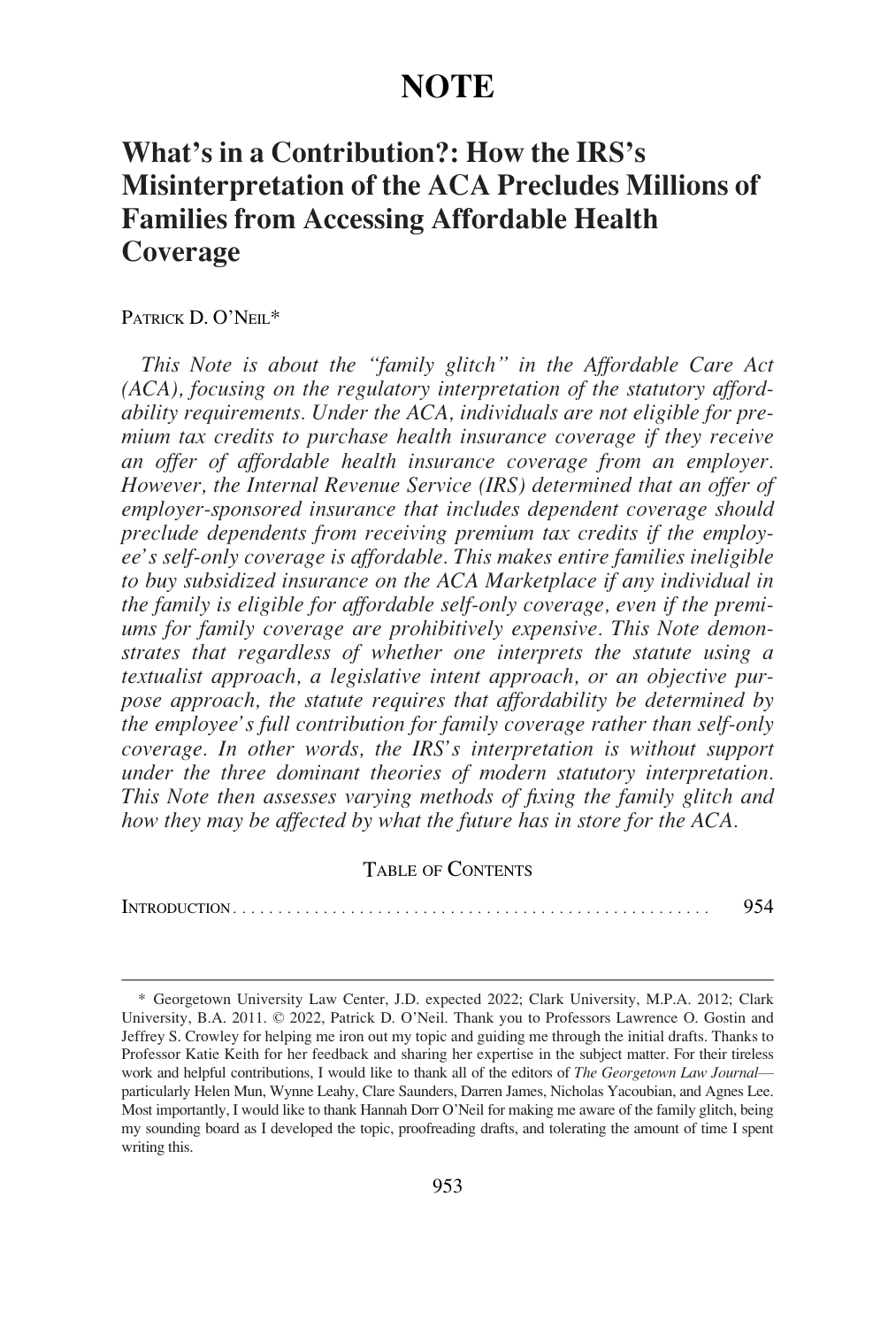| L  | WHAT IS THE FAMILY GLITCH?                            |                                                           | 956 |
|----|-------------------------------------------------------|-----------------------------------------------------------|-----|
|    | А.                                                    | HOW THE FAMILY GLITCH ORIGINATED                          | 956 |
|    | B <sub>r</sub>                                        | HOW THE FAMILY GLITCH IMPEDES ACCESS TO AFFORDABLE        | 957 |
|    | $C_{\cdot}$                                           | ADMINISTRATIVE LAW PRECEDENT                              | 957 |
| H. | HOW SHOULD THE ACA's DEPENDENT COVERAGE PROVISIONS BE |                                                           |     |
|    |                                                       |                                                           | 959 |
|    | $\mathsf{A}$ .                                        | THE TEXTUALIST APPROACH                                   | 959 |
|    | $\mathbf{B}$                                          | THE LEGISLATIVE INTENT APPROACH                           | 964 |
|    | $\mathcal{C}$                                         | THE PURPOSIVIST APPROACH                                  | 967 |
| Ш  |                                                       | WHAT CAN BE DONE TO FIX THE FAMILY GLITCH?                | 968 |
|    | $A_{\cdot}$                                           | THE IRS COULD USE ITS STATUTORY AUTHORITY TO PROMULGATE A | 969 |
|    | B.                                                    | CONGRESS COULD PASS LEGISLATION TO CLARIFY THE STATUTE    | 969 |
|    | $\mathcal{C}$                                         | STATES COULD ACT INDIVIDUALLY                             | 970 |
| IV |                                                       | The Future of the $ACA$                                   | 971 |

<span id="page-1-0"></span>954 THE GEORGETOWN LAW JOURNAL [Vol. 110:953

THE FUTURE OF THE  $\text{ACA} \dots \dots \dots \dots \dots \dots \dots \dots \dots \dots \dots \dots \dots \dots$ CONCLUSION [. . . . . . . . . . . . . . . . . . . . . . . . . . . . . . . . . . . . . . . . . . . . . . . . . . . . . .](#page-19-0) 972

## **INTRODUCTION**

You ask me for a contribution Well, you know We're doing what we can  $-$ The Beatles<sup>1</sup>

One of the signature provisions of the Affordable Care Act (ACA) provides subsidies through premium tax credits to individuals and families to buy private health insurance on the Marketplace set up by the law.<sup>2</sup> The main focus of the subsidies was to make coverage accessible to people who did not have access to health insurance through their employers.<sup>3</sup> People with access to affordable employer-sponsored coverage are not eligible for ACA subsidies.<sup>4</sup> Employer-

<sup>1.</sup> THE BEATLES, *Revolution 1*, *on* THE BEATLES (Apple Records 1968).

<sup>2.</sup> *See* I.R.C. § 36B(b).

<sup>3.</sup> *See id.* § 36B(c)(2)(C).

*See* Katie Keith, *Fixing the ACA's Family Glitch*, HEALTH AFFS. (May 20, 2021), [https://www.](https://www.healthaffairs.org/do/10.1377/hblog20210520.564880/full/)  4. [healthaffairs.org/do/10.1377/hblog20210520.564880/full/](https://www.healthaffairs.org/do/10.1377/hblog20210520.564880/full/) [[https://perma.cc/HW8G-JMYM\]](https://perma.cc/HW8G-JMYM).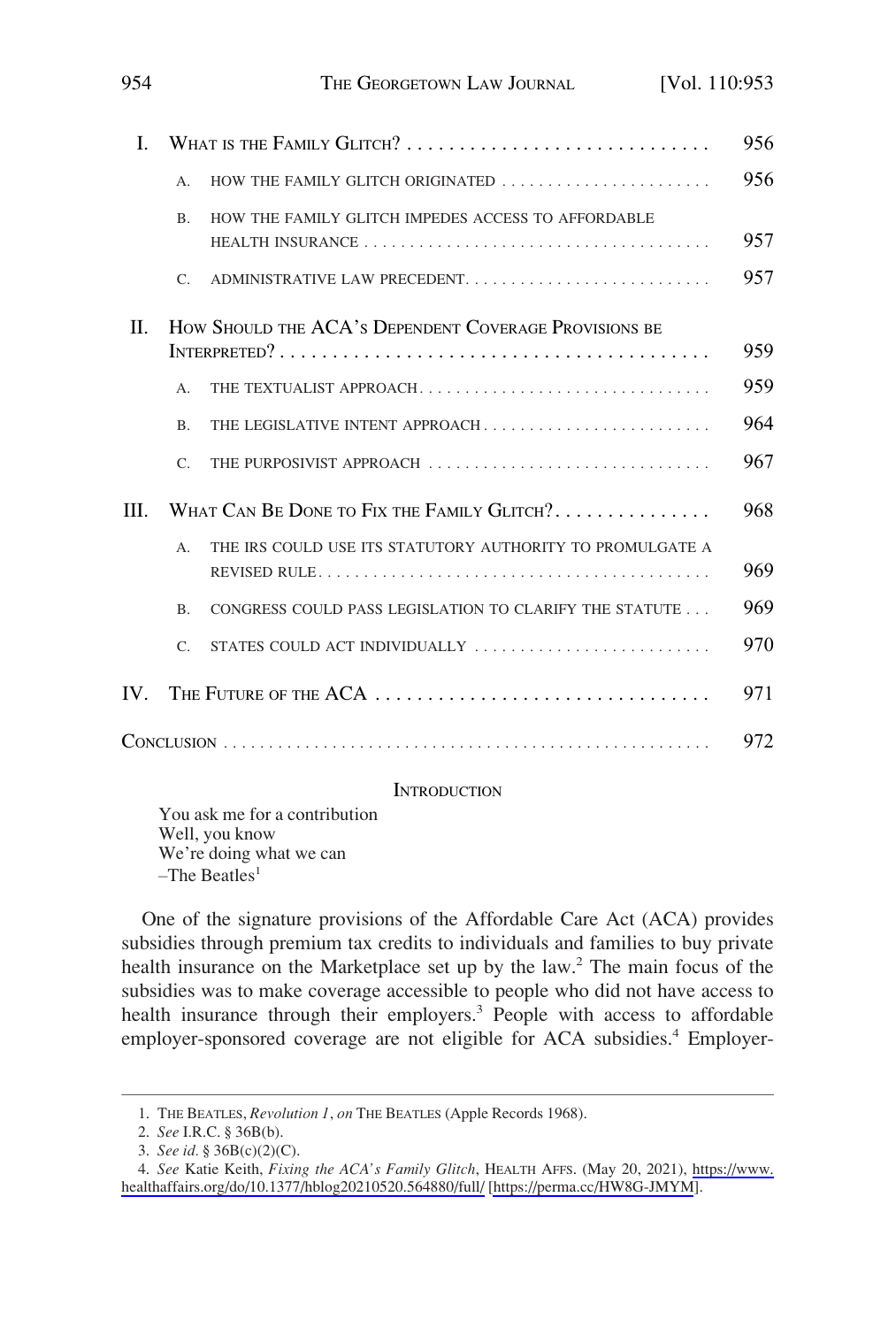sponsored coverage is considered affordable under the law if your contribution for insurance premiums costs less than  $9.5\%$  of your income.<sup>5</sup> For example, if your income is \$1,000 per month, your premiums would be considered affordable if you have to pay less than \$95 per month.

For individuals purchasing insurance, the affordability calculation is based on the cost of self-only coverage as a percentage of income.<sup>6</sup> But, under Internal Revenue Service (IRS) rules, the affordability calculation for *family* coverage is also determined by the affordability of the individual employee's *self-only* coverage, not what the actual contribution would be for a family plan.7 This is known as the "family glitch." This means that entire families become ineligible to buy subsidized insurance on the ACA Marketplace if someone in the family is eligible for affordable self-only coverage, even if the premium for family coverage is thousands of dollars per month.

The IRS regulations on eligibility for premium tax credits misconstrue the ACA's statutory language in such a way that precludes millions of families from accessing affordable coverage.<sup>8</sup> Individuals are not eligible for premium tax credits to purchase health insurance coverage on the ACA's Marketplace if they receive an offer of affordable health insurance coverage from an employer meeting the minimum essential coverage requirements.<sup>9</sup> Lawmakers included this provision in the statute as a "firewall" to alleviate concerns that consumers may flee the employer-sponsored market to purchase government-subsidized coverage on the Marketplace.<sup>10</sup> The family glitch is a byproduct of the IRS's interpretation of the affordability standards, establishing that an offer of employer-sponsored insurance that includes coverage for dependents makes those dependents ineligible to receive premium tax credits if the portion of the premiums for self-only coverage for the employee is affordable—irrespective of the cost of family coverage.

<sup>5.</sup> I.R.C. § 36B(c)(2)(C)(i). This number is indexed to the rate of premium growth in the prior year. *See id.* § 36B(c)(2)(C)(iv); *see also id.* § 36B(b)(3)(A)(ii) (specifying the general method of calculating adjustment). In 2022, the applicable percentage is 9.61%. *See* Rev. Proc. 2021-36, 2021-35 I.R.B. 358.

<sup>6.</sup> Health Insurance Premium Tax Credit, 78 Fed. Reg. 7264, 7265 (Feb. 1, 2013) (codified at 26 C.F. R. § 1.36B-2 (2022)).

<sup>7.</sup> *Id.* 

*See* LINDA J. BLUMBERG, JOHN HOLAHAN, MICHAEL KARPMAN & CAROLINE ELMENDORF, URB. 8. INST., CHARACTERISTICS OF THE REMAINING UNINSURED: AN UPDATE 9 (2018), [https://www.urban.org/](https://www.urban.org/sites/default/files/publication/98764/2001914-characteristics-of-the-remaining-uninsured-an-update_2.pdf)  [sites/default/files/publication/98764/2001914-characteristics-of-the-remaining-uninsured-an-update\\_2.](https://www.urban.org/sites/default/files/publication/98764/2001914-characteristics-of-the-remaining-uninsured-an-update_2.pdf)  [pdf](https://www.urban.org/sites/default/files/publication/98764/2001914-characteristics-of-the-remaining-uninsured-an-update_2.pdf) [[https://perma.cc/JHH5-AAS4\]](https://perma.cc/JHH5-AAS4); MATTHEW BUETTGENS & JESSICA BANTHIN, URB. INST., CHANGING THE "FAMILY GLITCH" WOULD MAKE HEALTH COVERAGE MORE AFFORDABLE FOR MANY FAMILIES 5 (2021), [https://www.urban.org/sites/default/files/publication/104223/changing-the-family](https://www.urban.org/sites/default/files/publication/104223/changing-the-family-glitch-would-make-health-coverage-more-affordable-for-many-families_1.pdf)[glitch-would-make-health-coverage-more-affordable-for-many-families\\_1.pdf](https://www.urban.org/sites/default/files/publication/104223/changing-the-family-glitch-would-make-health-coverage-more-affordable-for-many-families_1.pdf) [\[https://perma.cc/EYW2-](https://perma.cc/EYW2-F4DD)  [F4DD\]](https://perma.cc/EYW2-F4DD); Cynthia Cox, Krutika Amin, Gary Claxton & Daniel McDermott, *The ACA Family Glitch and Affordability of Employer Coverage*, KAISER FAM. FOUND. (Apr. 7, 2021), [https://www.kff.org/health](https://www.kff.org/health-reform/issue-brief/the-aca-family-glitch-and-affordability-of-employer-coverage/)[reform/issue-brief/the-aca-family-glitch-and-affordability-of-employer-coverage/](https://www.kff.org/health-reform/issue-brief/the-aca-family-glitch-and-affordability-of-employer-coverage/) [\[https://perma.cc/JQ39-](https://perma.cc/JQ39-U5DL)  [U5DL](https://perma.cc/JQ39-U5DL)]; Matthew Buettgens, Lisa Dubay & Genevieve M. Kenney, *Marketplace Subsidies: Changing the 'Family Glitch' Reduces Family Health Spending but Increases Government Costs*, 35 HEALTH AFFS. 1167, 1170 (2016); Keith, *supra* note 4.

<sup>9.</sup> I.R.C. § 36B(c)(2)(C)(i).

<sup>10.</sup> Julian Pecquet, *Healthcare Law Could Leave Families with High Insurance Costs*, HILL (July 21, 2011, 4:43 PM), [https://perma.cc/UJ6H-HKJE.](https://perma.cc/UJ6H-HKJE)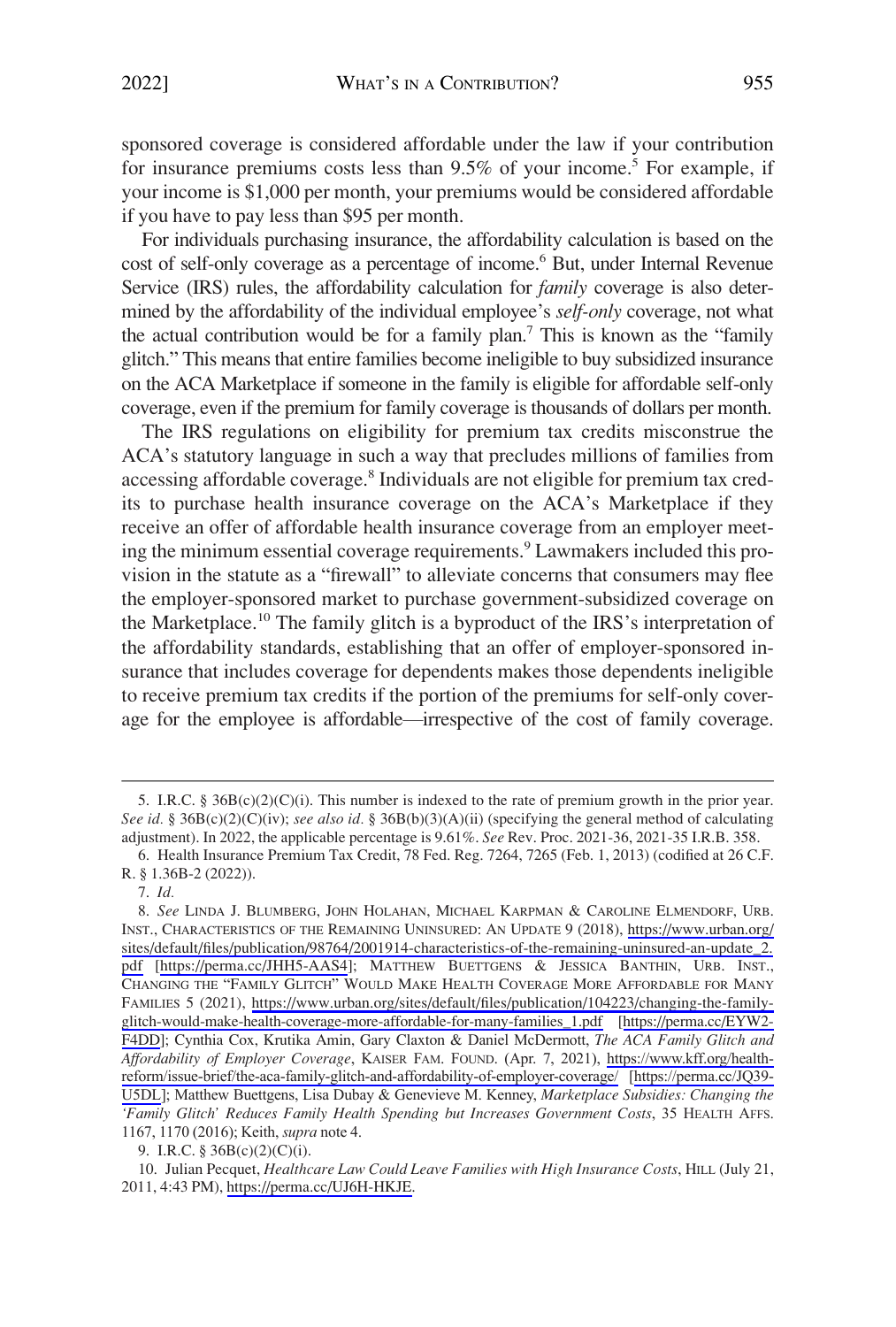<span id="page-3-0"></span>Whether, as a mode of statutory interpretation, one prefers plain meaning, congressional intent, or general purpose, the result is the same: the statute requires that affordability be determined by the employee's full contribution for family coverage rather than self-only coverage. This reinterpretation may be particularly relevant to ongoing efforts to expand access to affordable health insurance coverage amid indications from the Biden Administration that it would like to reevaluate previous regulatory actions that limit access to affordable coverage.<sup>11</sup>

This Note proceeds in the following manner. Part I introduces the family glitch, including how it originated, the impact it has had, and the judicial precedent that may bear on proper interpretation of the statute. Part II describes different canons of statutory interpretation and explains why each canon refutes the IRS's interpretation of the statute. Part III suggests different ways the family glitch could be fixed. Part IV discusses the future of the ACA.

## I. WHAT IS THE FAMILY GLITCH?

#### A. HOW THE FAMILY GLITCH ORIGINATED

The ACA introduced a complex network of cross-referential provisions to establish much of its framework to provide affordable health coverage. Section 36B of the tax code states that people who receive an offer of "affordable" health insurance coverage through an employer-sponsored plan providing minimum essential coverage are not eligible for premium tax credits to purchase health insurance under the  $ACA$ .<sup>12</sup> An affordable plan is defined as a plan costing less than  $9.5\%$  of household income.<sup>13</sup> In defining affordable coverage, the statute cross-references a provision within the individual mandate portion of the statute, § 5000A(e)(1)(B), which establishes that for an individual who receives an offer of employer-sponsored coverage, affordability is determined by "the portion of the annual premium which would be paid by the individual . . . for self-only coverage."14 The IRS reasoned in its 2011 proposed rulemaking—finalized in 2013 —that an offer of employer-sponsored coverage for a family is affordable if the portion of the premium for self-only coverage is affordable, regardless of the cost of coverage for the entire family.<sup>15</sup> However, immediately following  $\S$  5000A(e) (1)(B), the statute has a special rule clarifying that for individuals related to employees, the determination of affordability "shall be made by reference to [the] required contribution of the employee."<sup>16</sup> Because § 36B's definition of affordability does not explicitly cross-reference the special rule in § 5000A, the

*See* Katie Keith, *Biden Executive Order to Reopen HealthCare.gov, Make Other Changes*, 11. HEALTH AFFS. (Jan. 29, 2021), <https://www.healthaffairs.org/do/10.1377/hblog20210129.998616/full/> [[https://perma.cc/7XEC-M83C\]](https://perma.cc/7XEC-M83C).

<sup>12.</sup> I.R.C. § 36B(c)(2)(C)(i).

<sup>13.</sup> *See supra* note 5.

<sup>14.</sup> I.R.C. § 5000A(e)(1)(B)(i).

<sup>15.</sup> Health Insurance Premium Tax Credit, 76 Fed. Reg. 50,931, 50,935 (Aug. 17, 2011) (codified at 26 C.F.R. § 1.36B-2 (2022)); Health Insurance Premium Tax Credit, 78 Fed. Reg. 7264, 7265 (Feb. 1, 2013) (codified at 26 C.F.R. § 1.36B-2 (2022)).

<sup>16.</sup> I.R.C. § 5000A(e)(1)(C) (footnote omitted).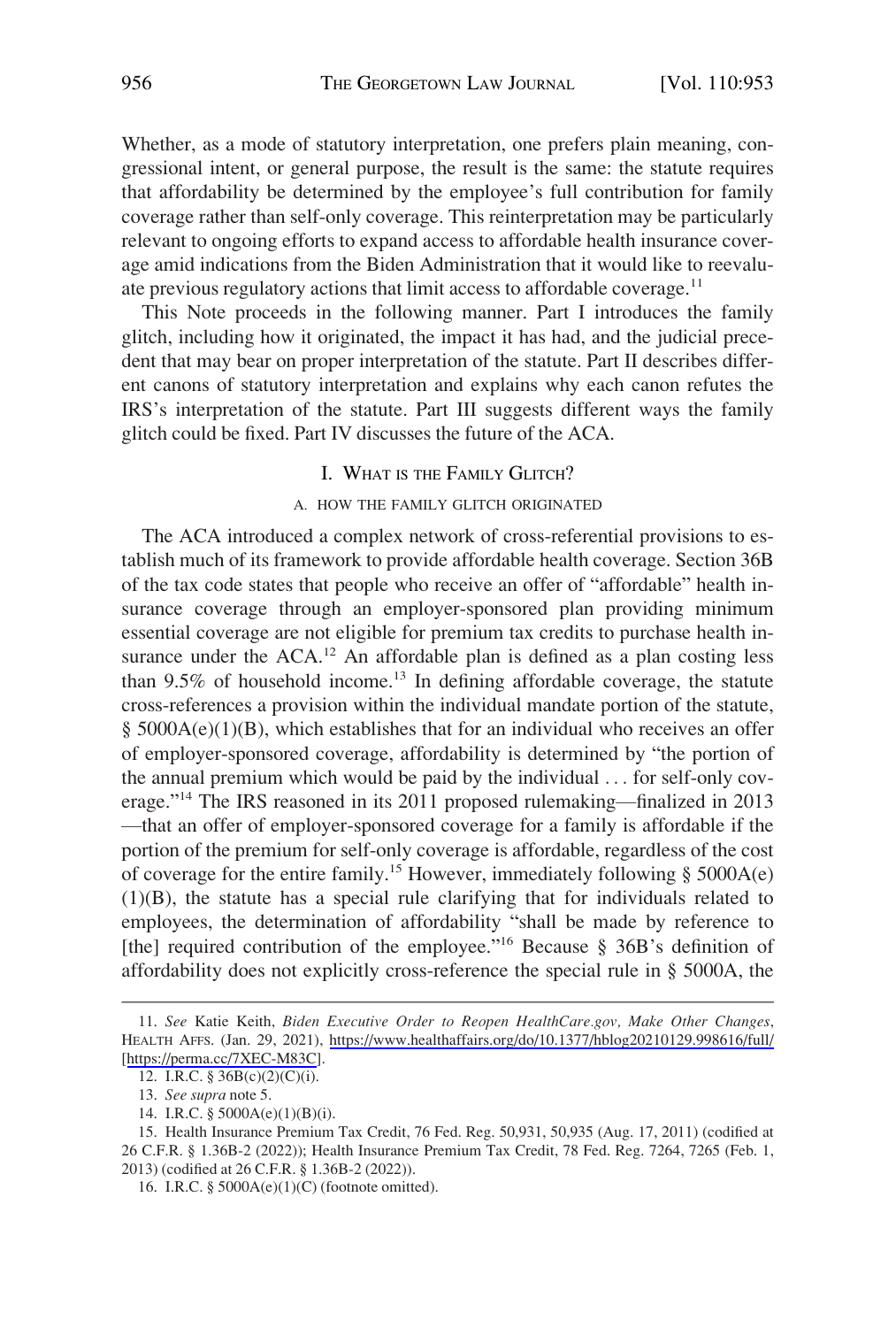<span id="page-4-0"></span>IRS ignored this provision in its rulemaking, making families ineligible for premium subsidies whenever affordable self-only coverage is available.<sup>17</sup>

B. HOW THE FAMILY GLITCH IMPEDES ACCESS TO AFFORDABLE HEALTH INSURANCE

The result of the IRS's interpretation is that many families are worse off for having received an offer of employer-sponsored coverage than they would have been if the employer offered no coverage at all. The offer of coverage, despite being unaffordable, precludes them from eligibility for tax credits to purchase insurance on the Marketplace. Although it is difficult to determine exactly how many people are affected by the family glitch, recent estimates of the number of people ineligible for premium tax credits because of an offer of family coverage from an employer range from 4.8 million people<sup>18</sup> to over 5.1 million people.<sup>19</sup> Although much of the attention around the future of health insurance reform focuses on the millions of people who are still uninsured, $20$  fixing the family glitch would not only lower the uninsured rate, it would also substantially reduce the cost of coverage for families who would be able to switch from employersponsored plans to Marketplace plans.<sup>21</sup> Furthermore, allowing for more families to purchase affordable Marketplace coverage—rather than employer-sponsored insurance—would likely increase wages, which would benefit low-income families and also provide increased tax revenue to help offset the federal budgetary cost of the tax subsidies. $^{22}$ 

## C. ADMINISTRATIVE LAW PRECEDENT

Before exploring the varying approaches to statutory interpretation, it is necessary to set a baseline of what the U.S. Supreme Court's precedent permits administrative agencies to do. Looming large over all determinations of administrative authority is *Chevron U.S.A., Inc. v. Natural Resources Defense Council, Inc.23* In short, *Chevron* holds:

When a court reviews an agency's construction of the statute which it administers, it is confronted with two questions. First, always, is the question whether Congress has directly spoken to the precise question at issue. If the intent of Congress is clear, that is the end of the matter; for the court, as well as the agency, must give effect to the unambiguously expressed intent of Congress. If, however, the court determines Congress has not directly addressed the

<sup>17.</sup> *See* Health Insurance Premium Tax Credit, 78 Fed. Reg. at 7265.

<sup>18.</sup> *See* BUETTGENS & BANTHIN, *supra* note 8.

<sup>19.</sup> *See* Cox et al., *supra* note 8.

*See, e.g.*, Jennifer Tolbert, Kendal Orgera & Anthony Damico, *Key Facts About the Uninsured*  20. *Population*, KAISER FAM. FOUND. (Nov. 6, 2020), [https://www.kff.org/uninsured/issue-brief/key-facts](https://www.kff.org/uninsured/issue-brief/key-facts-about-the-uninsured-population/)[about-the-uninsured-population/](https://www.kff.org/uninsured/issue-brief/key-facts-about-the-uninsured-population/) [[https://perma.cc/3GSC-6DAP\]](https://perma.cc/3GSC-6DAP).

<sup>21.</sup> *See* BUETTGENS & BANTHIN, *supra* note 8, at 8–9 (finding that families who "currently spend \$2,481 per person on premiums" because of the family glitch "would spend \$1,028 less per person on premiums" if the family glitch were eliminated).

<sup>22.</sup> *See* Buettgens et al., *supra* note 8, at 1172.

<sup>23. 467</sup> U.S. 837 (1984).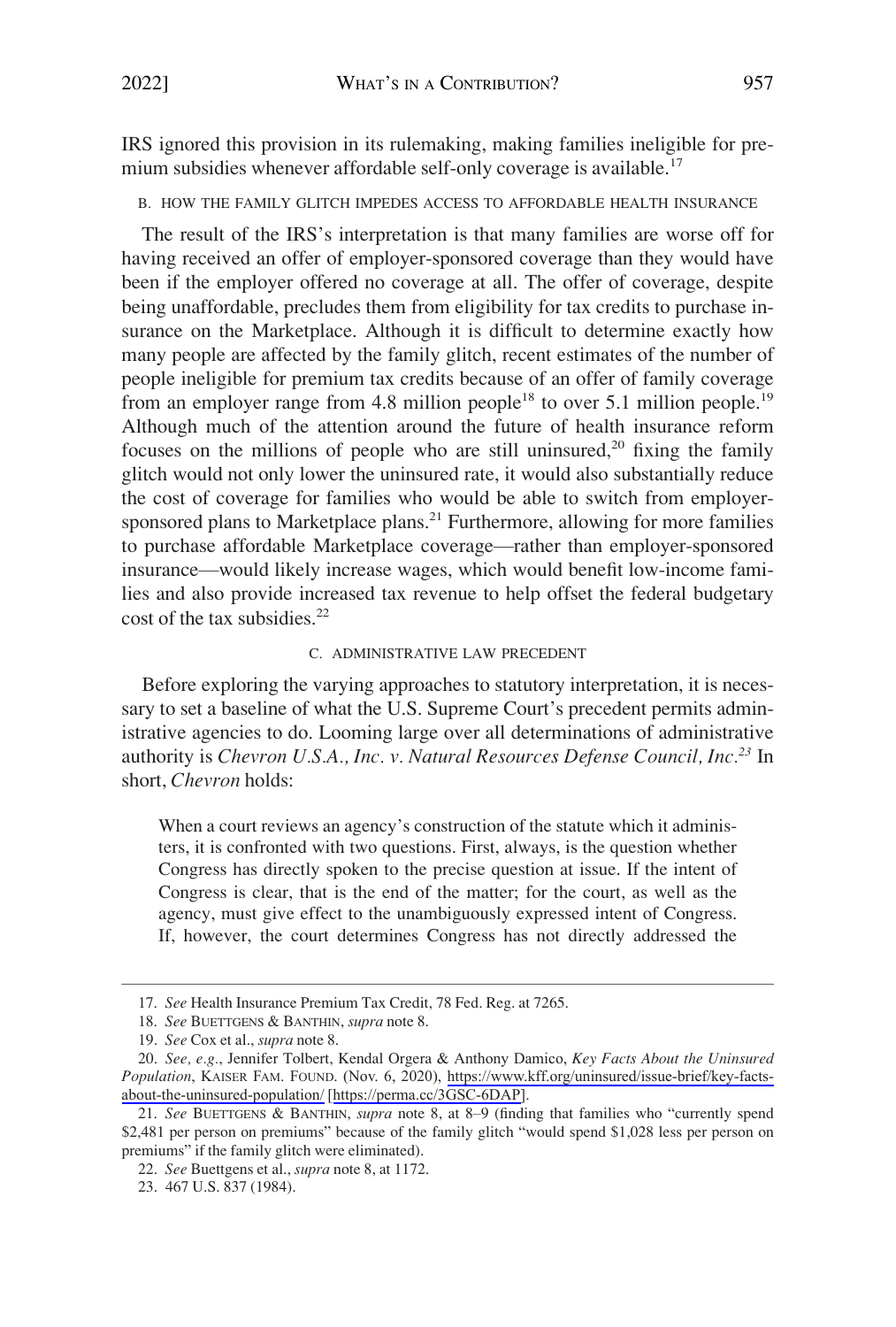precise question at issue, the court does not simply impose its own construction on the statute, as would be necessary in the absence of an administrative interpretation. Rather, if the statute is silent or ambiguous with respect to the specific issue, the question for the court is whether the agency's answer is based on a permissible construction of the statute.<sup>24</sup>

The Court further elaborated that the standard for resolving ambiguity in the statute is not whether the agency's view is appropriate but whether the agency's view is reasonable.25

However, in interpreting the ACA's health insurance reforms in *King v. Burwell*, the Court held that *Chevron* deference does not extend to questions of "deep 'economic and political significance.'"26 The Court found that Congress would only assign such questions to an agency expressly and that it is "especially unlikely that Congress would have delegated this decision to the *IRS*, which has no expertise in crafting health insurance policy of this sort."27 Although *King* did not set out a standard defining what constitutes a question of "deep economic and political significance," the Court made clear that the interpretation of health insurance policy was one such question. This indicates that one cannot rely on the IRS receiving *Chevron* deference when interpreting ambiguous statutory language regarding the meaning of an employee contribution under the ACA statute.28 Instead, the Court took it upon itself "to determine the correct reading of Section 36B."<sup>29</sup> It went on to lay out its approach to interpreting the statute:

If the statutory language is plain, we must enforce it according to its terms. But oftentimes the "meaning—or ambiguity—of certain words or phrases may only become evident when placed in context." So when deciding whether the language is plain, we must read the words "in their context and with a view to their place in the overall statutory scheme." Our duty, after all, is "to construe statutes, not isolated provisions."<sup>30</sup>

Therefore, the final say on how to interpret statutes of "economic and political significance," like the ACA, is left to the courts—even when there is ambiguous language.

<sup>24.</sup> *Id.* at 842–43 (footnotes omitted).

<sup>25.</sup> *Id.* at 845.

<sup>26.</sup> King v. Burwell, 576 U.S. 473, 485–86 (2015) (quoting Util. Air Regul. Grp. v. EPA, 573 U.S. 302, 324 (2014)).

<sup>27.</sup> *Id.* at 486.

<sup>28.</sup> Indeed, given the current composition of the Court, it is unlikely that the current Court would give the IRS greater interpretive latitude. Although two of the six Justices who joined the majority in *King*—Kennedy and Ginsburg—are no longer on the Court, Justice Gorsuch, who joined the Court after *King* was decided, has openly questioned the constitutional legitimacy of *Chevron* and would be unlikely to join an opinion seeking to expand its applicability. *See, e.g.*, Gutierrez-Brizuela v. Lynch, 834 F.3d 1142, 1149 (10th Cir. 2016) (Gorsuch, J., concurring).

<sup>29.</sup> *King*, 576 U.S. at 486.

<sup>30.</sup> *Id.* (citations omitted).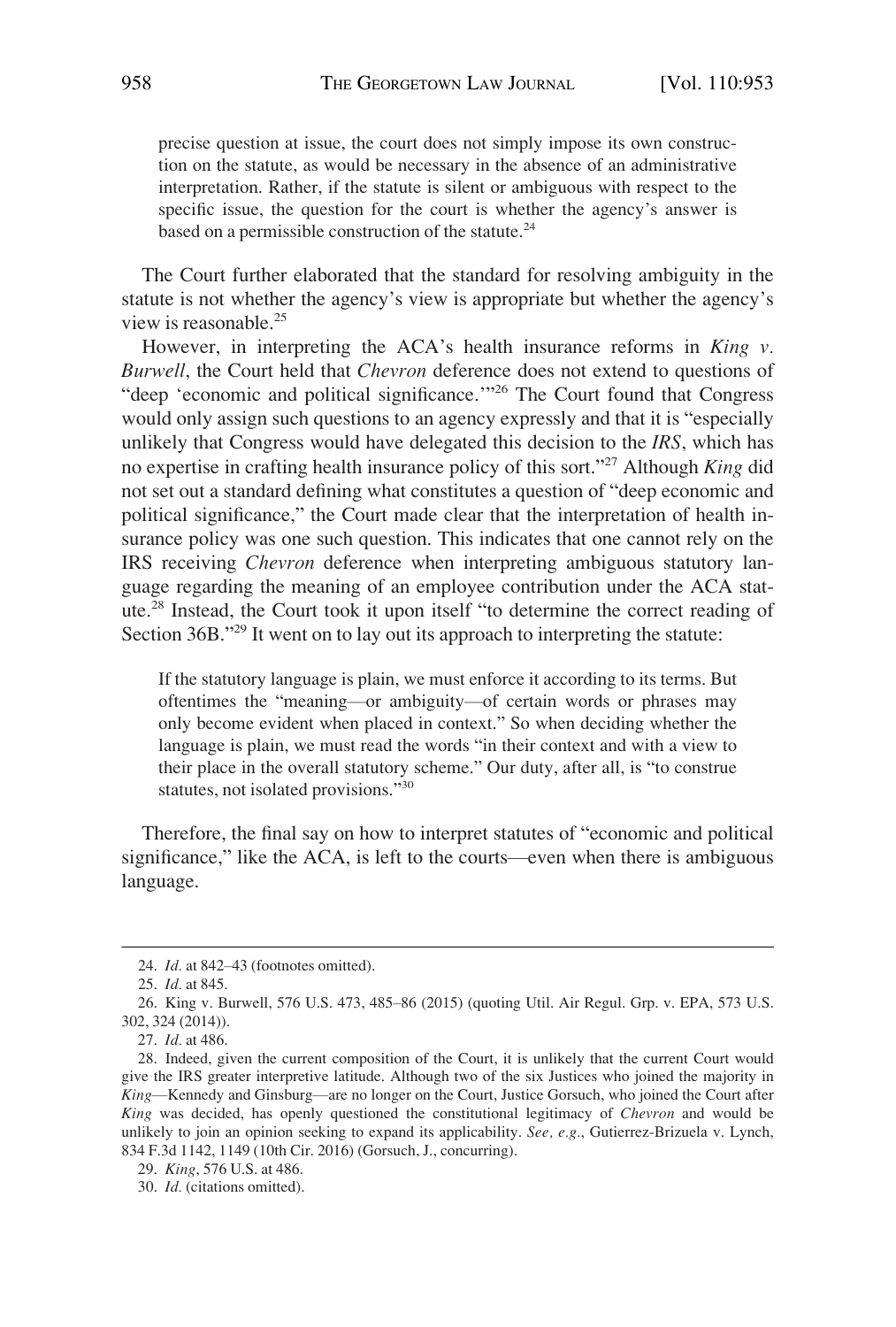# II. HOW SHOULD THE ACA'S DEPENDENT COVERAGE PROVISIONS BE INTERPRETED?

<span id="page-6-0"></span>Although there are several common methods of statutory interpretation, none of them lead to the conclusion at which the IRS arrived. Analyzing the ACA through textualism, legislative intent analysis, and objective purpose analysis invariably demonstrates that when family coverage is offered, the affordability of that family coverage should be the benchmark for determining eligibility for premium tax credits.

#### A. THE TEXTUALIST APPROACH

Textualism is a theory of statutory interpretation increasing in popularity in recent decades, primarily—though not exclusively—among conservative jurists such as Justice Antonin Scalia.<sup>31</sup> Modern textualist analysis focuses strictly on the meaning of the statutory text itself based on how an ordinary, English-speaking member of the public would understand the text when it was signed into law.<sup>32</sup> A textualist may consult contemporaneous dictionaries or other provisions of the statute; however, neither the legislative intent nor the general purpose may be considered, even if this information would have been available to an ordinary member of the public.<sup>33</sup>

The critical code section for analysis of the family glitch is 26 U.S.C. § 5000A's requirement to maintain minimum essential coverage—including its exemptions for people who cannot afford coverage.<sup>34</sup> For an individual who is eligible to purchase an employer-sponsored plan, the statute says affordability is determined by "the portion of the annual premium which would be paid by the individual ... for self-only coverage."<sup>35</sup> This provision is immediately followed by a special rule for individuals related to employees: for individuals who are "eligible for minimum essential coverage through an employer by reason of a relationship to an employee," the affordability determination "shall be made by reference to [the] required contribution of the employee."<sup>36</sup>

However,  $\S$  36B(c)(2)(C), which establishes the firewall preventing people who have access to employer-sponsored coverage from receiving subsidies for Marketplace coverage, only cross-references the general rule of  $\S$  5000A(e)(1) (B) in establishing the affordability requirements for such coverage.37 When the IRS published its notice of proposed rulemaking, it determined that an offer of employer-sponsored coverage for a family is affordable for the purposes of eligibility for premium tax credits under § 36B if the portion of the premium for self-

- 35. *Id.* § 5000A(e)(1)(B)(i).
- 36. *Id.* § 5000A(e)(1)(C) (footnote omitted).
- 37. *Id.* § 36B(c)(2)(C)(i)(II).

<sup>31.</sup> *See* Lawrence B. Solum, *Surprising Originalism: The Regula Lecture*, 9 CONLAWNOW 235, 239 (2018).

<sup>32.</sup> *See* WILLIAM N. ESKRIDGE, JR., PHILIP P. FRICKEY & ELIZABETH GARRETT, LEGISLATION AND STATUTORY INTERPRETATION 235–36 (2d ed. 2006).

<sup>33.</sup> *See id.* at 236.

<sup>34.</sup> I.R.C. § 5000A(e)(1).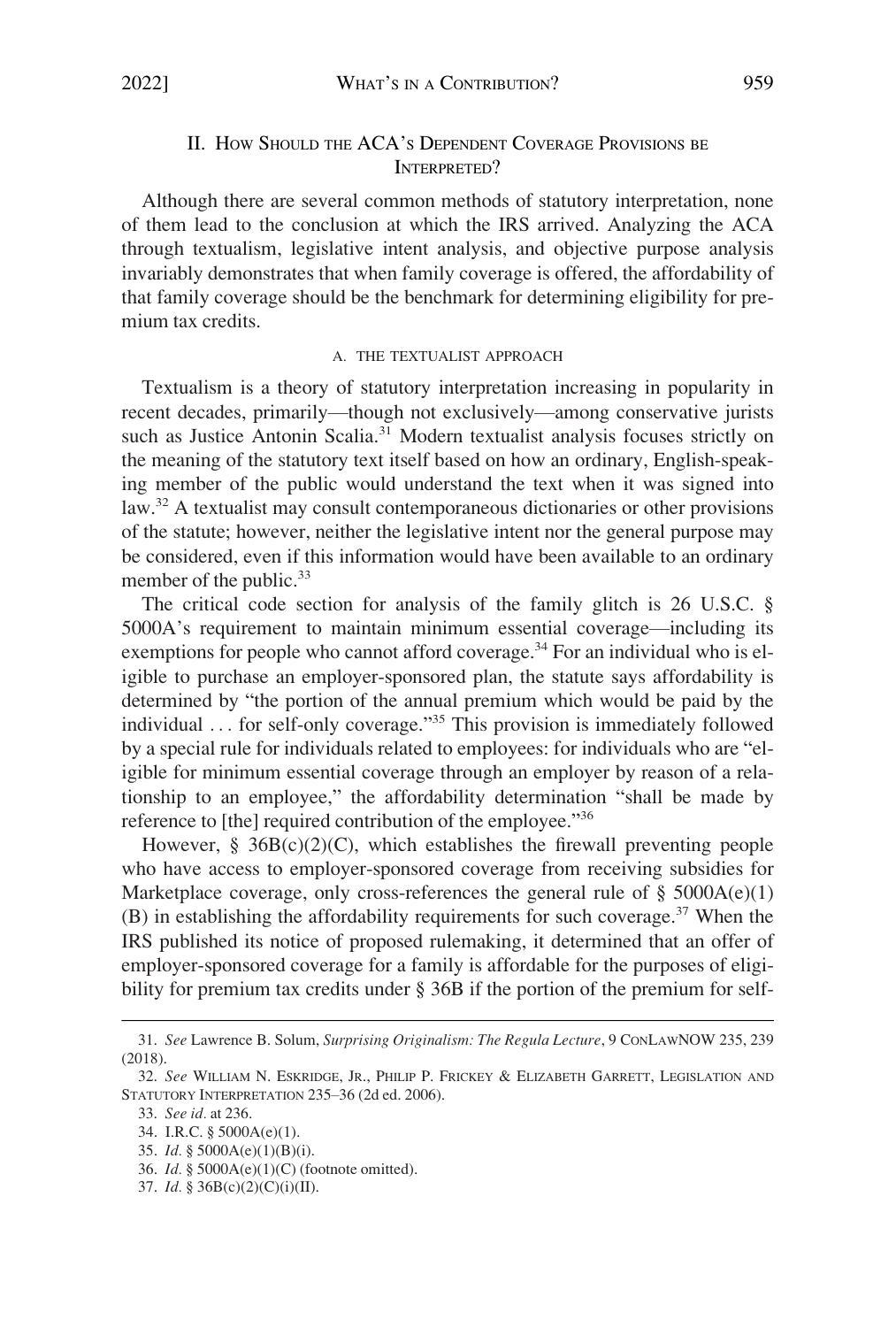only coverage is affordable, "even if the employee's required contribution for the family coverage does exceed 9.5 percent of the applicable taxpayer's household income for the year."38 This interpretation only takes the general rule of § 5000A  $(e)(1)(B)$  into account and ignores the special rule for dependents contained in §  $5000A(e)(1)(C)$ . As a result, the affordability test adopted by the IRS in regulations is exactly the same for both employees and dependents.

The general rule made explicit that the affordability determination for selfonly coverage is based on the contribution for self-only coverage.39 If the special rule on dependent coverage also determines affordability based solely on the contribution for the employee's self-only coverage, the statute would use parallel language to reflect that determination. Instead, the special rule uses less precise language about the "required contribution of the employee."<sup>40</sup> Commenters on the proposed interpretation urged the IRS, when interpreting the plain meaning of the statute, to affirm that this differing language means just what it sounds like it means: the affordability of coverage for dependents should be based on the premium contribution to insure those dependents.<sup>41</sup> Courts generally follow the rule that "when the legislature uses certain language in one part of the statute and different language in another, the court assumes different meanings were intended."42 When the IRS released the proposed regulation to solicit public comments, many commenters acknowledged that this is what they read the statute to say.<sup>43</sup> A range of groups came to this same conclusion about the plain meaning groups spanning the ideological spectrum on healthcare, from labor unions to health policy analysts to health insurance companies.<sup>44</sup>

For instance, the National Health Law Program questioned the IRS's plain language reading of the statute, because if the special rules for individuals related to employees were meant to follow the same affordability standard based on selfonly coverage, the statute could have used the phrasing as it did for individual employees purchasing coverage.<sup>45</sup> Moreover, the National Health Law Program suggested that the statute could have even omitted the special rules for individuals related to employees altogether if they were meant to follow the same

<sup>38.</sup> Health Insurance Premium Tax Credit, 76 Fed. Reg. 50,931, 50,935 (Aug. 17, 2011) (codified at 26 C.F.R. § 1.36B-2 (2022)).

<sup>39.</sup> I.R.C. § 5000A(e)(1)(B)(i).

<sup>40.</sup> *Id.* § 5000A(e)(1)(C).

*See* Nat'l Health L. Program, Comment Letter on Proposed Regulations on Health Insurance 41. Premium Tax Credit (Oct. 31, 2011), [https://downloads.regulations.gov/IRS-2011-0024-0084/](https://downloads.regulations.gov/IRS-2011-0024-0084/attachment_1.pdf) [attachment\\_1.pdf](https://downloads.regulations.gov/IRS-2011-0024-0084/attachment_1.pdf) [\[https://perma.cc/CJ36-UN9C\]](https://perma.cc/CJ36-UN9C); AFL-CIO, Comment Letter on Proposed Regulations on Health Insurance Premium Tax Credit (Oct. 31, 2011), [https://downloads.regulations.](https://downloads.regulations.gov/IRS-2011-0024-0138/attachment_1.pdf) [gov/IRS-2011-0024-0138/attachment\\_1.pdf](https://downloads.regulations.gov/IRS-2011-0024-0138/attachment_1.pdf) [[https://perma.cc/TG6J-V8W2\]](https://perma.cc/TG6J-V8W2).

<sup>42.</sup> Sosa v. Alvarez-Machain, 542 U.S. 692, 711 n.9 (2004) (quoting 2A NORMAN J. SINGER, STATUTES AND STATUTORY CONSTRUCTION § 46:06, at 194 (rev. 6th ed. 2000)).

*See* Nat'l Health L. Program, *supra* note 41; AFL-CIO, *supra* note 41; Cigna, Comment Letter on 43. Proposed Regulations on Health Insurance Premium Tax Credit (Oct. 28, 2011), [https://downloads.](https://downloads.regulations.gov/IRS-2011-0024-0182/attachment_1.pdf)  [regulations.gov/IRS-2011-0024-0182/attachment\\_1.pdf](https://downloads.regulations.gov/IRS-2011-0024-0182/attachment_1.pdf) [\[https://perma.cc/4F2U-R82V\]](https://perma.cc/4F2U-R82V).

<sup>44.</sup> *See supra* note 43.

<sup>45.</sup> Nat'l Health L. Program, *supra* note 41.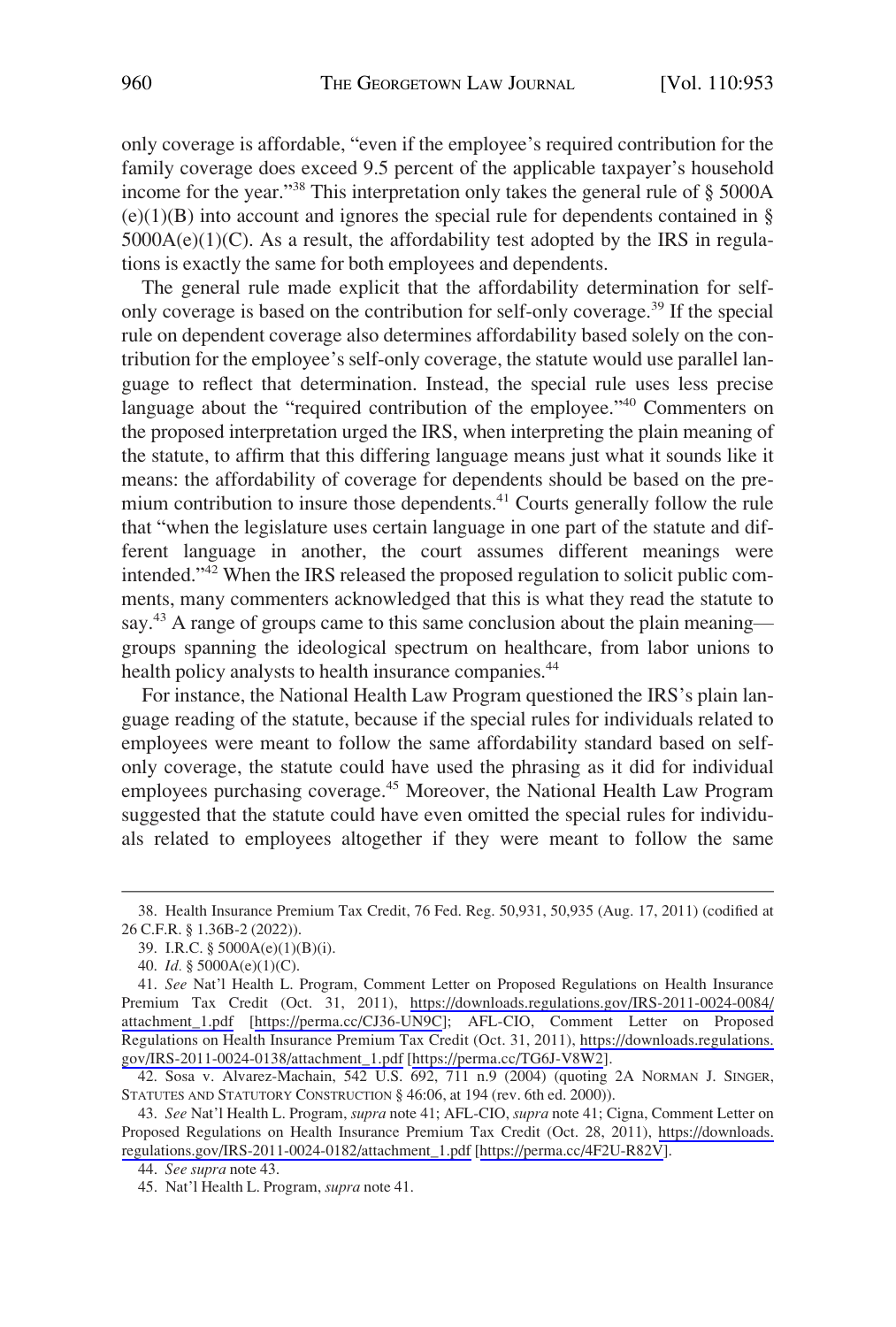affordability standard, because the general rule in §  $5000A(e)(1)(B)(i)$  does not differentiate between employees and their dependents.46 There is nothing special about the special rules for individuals related to employees if they just reiterate the same affordability standard of the general rule for everyone.

But the IRS does not explicitly reject this interpretation of  $\S$  5000A(e)(1)(C). Instead, it ignores this provision altogether.<sup>47</sup> The IRS contends that  $\S$  5000A(e) (1)(C) was only included in the statute for determining the affordability of coverage for the purposes of the individual mandate penalty.<sup>48</sup> Although the language in § 36B(c)(2)(C)(i) defines affordable employer-sponsored coverage based on the general rule of §  $5000A(e)(1)(B)$ , it is illogical to ignore the clarification of this provision contained in the special rule for dependents in §  $5000A(e)(1)(C)$ . Although interpreting the meaning using a provision not specifically cross-referenced may seem counter to textualist analysis, this logical reading of the statute is required by textualism. As noted by Justice Scalia:

Textualism should not be confused with so-called strict constructionism, a degraded form of textualism that brings the whole philosophy into disrepute. I am not a strict constructionist, and no one ought to be . . . . A text should not be construed strictly, and it should not be construed leniently; it should be construed reasonably, to contain all that it fairly means.<sup>49</sup>

A strict constructionist may support the IRS's hyper-literal interpretation, but that is not within the bounds of textualism. The statute in § 5000A establishes the special rule in §  $5000A(e)(1)(C)$  as a clarification of the general rule in §  $5000A$ (e)(1)(B).<sup>50</sup> By cross-referencing § 5000A(e)(1)(B), there should be no question that § 36B(c)(2)(C)(i) seeks to reference § 5000A(e)(1)(B) as clarified by  $§$  5000A(e)(1)(C).

Similarly, the AFL-CIO, National Association of Children's Hospitals, Center on Budget and Policy Priorities, and many other groups were confounded by the IRS's interpretation.<sup>51</sup> Even more telling, Cigna, a large health insurance provider, noted that "the affordability measure is based upon 9.5% of income and self-only coverage; whereas the affordability measure for individual

50. I.R.C. § 5000A(e)(1)(C).

<sup>46.</sup> *See id.* at 2–3.

<sup>47.</sup> *See* 26 C.F.R. § 1.36B-2(c)(3)(v) (2022).

<sup>48.</sup> *See* Health Insurance Premium Tax Credit, 78 Fed. Reg. 7264, 7265 (Feb. 1, 2013) (codified at 26 C.F.R. § 1.36B-2 (2022)); *see also* Keith, *supra* note 4 (noting that "the IRS reached a *different*  conclusion regarding these special rules when it came to the individual mandate").

<sup>49.</sup> Antonin Scalia, *Common-Law Courts in a Civil-Law System: The Role of United States Federal Courts in Interpreting the Constitution and Laws*, *in* A MATTER OF INTERPRETATION 3, 23 (Amy Gutmann, ed., 1997).

<sup>51.</sup> See AFL-CIO, *supra* note 41; Nat'l Assoc. of Child.'s Hosps., Comment Letter on Proposed Regulations on Health Insurance Premium Tax Credit (Oct. 31, 2011), [https://downloads.regulations.](https://downloads.regulations.gov/IRS-2011-0024-0104/attachment_1.pdf)  [gov/IRS-2011-0024-0104/attachment\\_1.pdf](https://downloads.regulations.gov/IRS-2011-0024-0104/attachment_1.pdf) [[https://perma.cc/DG5H-QN2N\]](https://perma.cc/DG5H-QN2N); Ctr. on Budget and Pol'y Priorities, Comment Letter on Proposed Regulations on Health Insurance Premium Tax Credit (Nov. 9, 2011), [https://downloads.regulations.gov/IRS-2011-0024-0191/attachment\\_1.pdf](https://downloads.regulations.gov/IRS-2011-0024-0191/attachment_1.pdf) [[https://perma.cc/](https://perma.cc/2NB5-HBU6) [2NB5-HBU6](https://perma.cc/2NB5-HBU6)].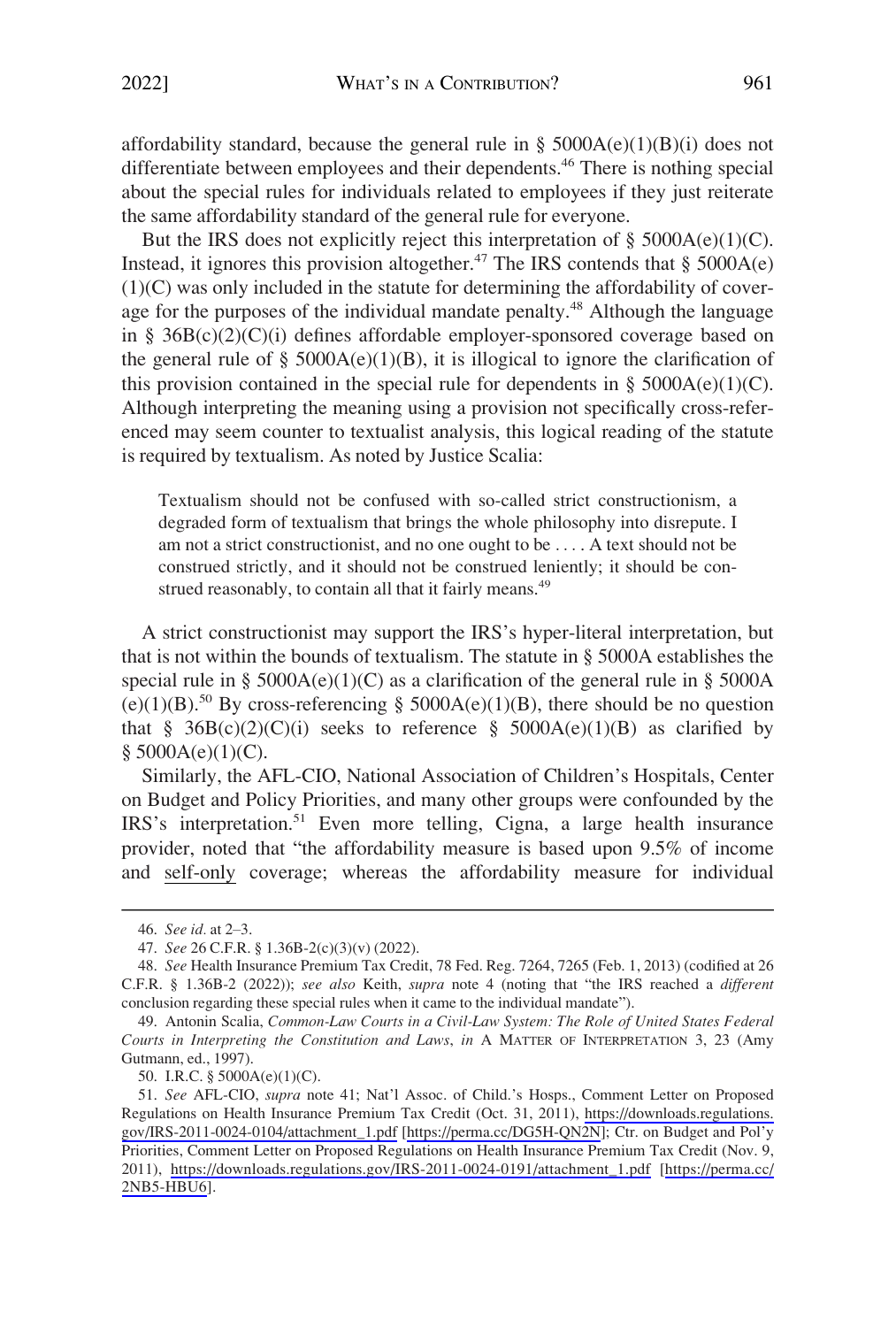responsibility is based upon the contribution for family coverage. We request clarification as to whether this apparent inconsistency is intended."52 Although the previously mentioned organizations are outwardly supportive of more consumer-friendly affordability requirements on health insurance plans, an insurer like Cigna has less reason to question the IRS's interpretation. Thus, the IRS's interpretation of the statute is in such stark conflict with its words that stakeholders with widely divergent interests all needed clarification to confirm that the IRS was actually taking the confusing position it said it was taking.

The human resources consulting firm Aon Hewitt did submit a comment in favor of the position the IRS took in the initial public comment period.<sup>53</sup> However, misinterpretations in Aon Hewitt's reading of the statute go beyond the IRS's misreading. In justifying the determination of affordability for family coverage based on the contribution for self-only coverage, Aon Hewitt notes the impossibility of assessing household income for the purposes of determining whether employer coverage satisfies the affordability requirement.<sup>54</sup> But even under the IRS's interpretation, an employer still needs to make that assessment because household income still must be determined for the purposes of determining the affordability of self-only coverage.55

The IRS briefly acknowledged the commenters when it published its initial part of the final regulations in 2012 but elected to leave a final decision on determining affordability for related individuals for a later stage in the rulemaking.<sup>56</sup> After the IRS made this statement opening the door to a potential reinterpretation of the affordability standards, the U.S. Chamber of Commerce submitted a comment supporting the IRS's initial interpretation but provided no justification for this interpretation beyond an ephemeral belief that Congress intended for the contribution for self-only coverage to be the universal standard.<sup>57</sup>

Likewise, Aetna, another large health insurance company, submitted a public comment in 2012 expressing concern over the possibility of the IRS reinterpreting the affordability standard for dependents because it would "seem counter to

<sup>52.</sup> Cigna, *supra* note 43.

<sup>53.</sup> Aon Hewitt describes itself in the comment letter as "the global leader in human resource consulting and outsourcing solutions. The company partners with organizations to solve their most complex benefits, talent, and related financial challenges, and improve business performance." Aon Hewitt, Comment Letter on Proposed Regulations on Health Insurance Premium Tax Credit (Oct. 27, 2011), [https://downloads.regulations.gov/IRS-2011-0024-0018/attachment\\_1.pdf](https://downloads.regulations.gov/IRS-2011-0024-0018/attachment_1.pdf) [[https://perma.cc/](https://perma.cc/H5RX-HTNA)  [H5RX-HTNA\]](https://perma.cc/H5RX-HTNA).

<sup>54.</sup> *Id.* 

<sup>55.</sup> I.R.C. § 36B(c)(2)(C)(i).

<sup>56.</sup> Health Insurance Premium Tax Credit, 77 Fed. Reg. 30,377, 30,380 (May 23, 2012) (codified at 26 C.F.R. § 1.36B-2 (2022)).

U.S. Chamber of Com., Comment Letter on Proposed Regulations on Health Insurance Premium 57. Tax Credit (Aug. 21, 2012), [https://downloads.regulations.gov/IRS-2011-0024-0233/attachment\\_1.pdf](https://downloads.regulations.gov/IRS-2011-0024-0233/attachment_1.pdf)  [<https://perma.cc/7ZP9-NEQC>]. Though the Chamber of Commerce submitted a detailed comment in the initial public comment period in 2011, its initial comment made no mention of the affordability requirements. *See* U.S. Chamber of Com., Comment Letter on Proposed Regulations on Health Insurance Premium Tax Credit (Oct. 31, 2011), [https://downloads.regulations.gov/IRS-2011-0024-](https://downloads.regulations.gov/IRS-2011-0024-0139/attachment_1.pdf)  [0139/attachment\\_1.pdf](https://downloads.regulations.gov/IRS-2011-0024-0139/attachment_1.pdf) [<https://perma.cc/SAV2-5V9H>].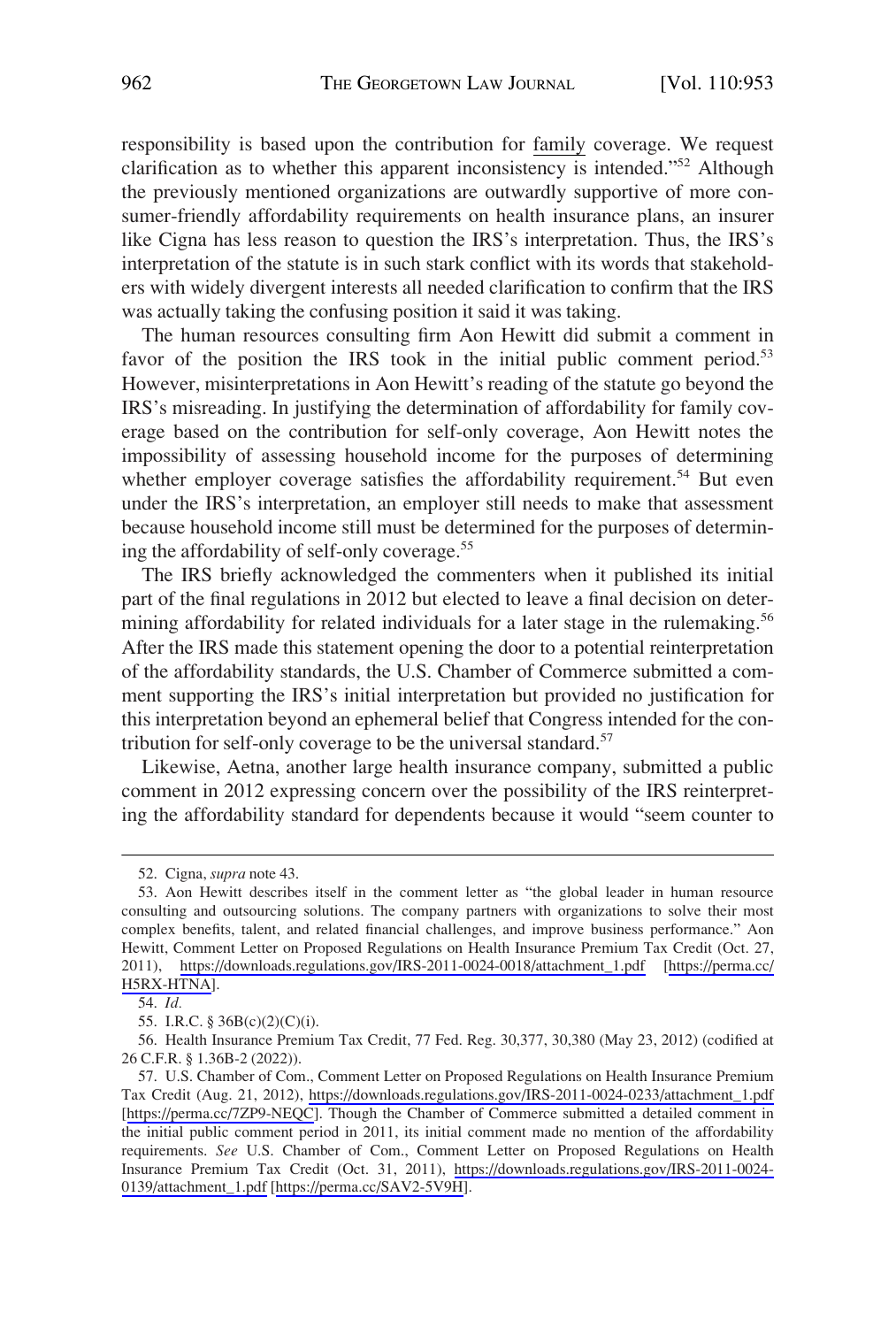the statute," but did not elaborate on how the statute supported the initial interpretation.58 Aetna's concerns appeared to be based more on policy considerations than the text of the statute: the company was worried that a reinterpretation could cause instability in the employer-sponsored insurance market through adverse selection, leading to higher premiums for employer-sponsored plans from more consumers going to the Marketplace and increased costs to taxpayers due to the increased spending on tax subsidies.<sup>59</sup> Aetna's overarching concerns may be unfounded. Adverse selection would only cause an increase in premiums for employer-sponsored plans if an overwhelming number of healthier people switch to Marketplace plans, leading to a sicker and more expensive population in the employer-sponsored market. However, research has shown that fixing the family glitch would not lead to enough consumers switching away from employer coverage to cause a significant change in spending in the employer-sponsored market.<sup>60</sup>

Ultimately, the IRS announced in a 2013 update to the regulation that they would not change their original interpretation.<sup>61</sup> However, their cursory justification ignores the crux of commenters' concerns. The IRS explains:

These final regulations adopt the proposed rule without change. The language of section 36B, through a cross-reference to section 5000A(e)(1)(B), specifies that the affordability test for related individuals is based on the cost of self-only coverage. By contrast, section 5000A, which establishes the shared responsibility payment applicable to individuals for failure to maintain minimum essential coverage, addresses affordability for employees in section  $5000A(e)(1)(B)$  and, separately, for related individuals in section  $5000A(e)(1)(C).<sup>62</sup>$ 

Here, the IRS altogether refuses to address the applicability of the special rules for individuals related to employees found in §  $5000A(e)(1)(C)$  to the determination of coverage affordability for the purposes of eligibility for premium tax credits under § 36B. Although § 36B's provision defining affordability for the purposes of premium tax credits cross-references directly to  $\S$  5000A(e)(1)(B) for the required contribution of an individual eligible to purchase employer-sponsored coverage,<sup>63</sup> it is a logical leap to determine that the special rule found in

<sup>58.</sup> Aetna, Comment Letter on Proposed Regulations on Health Insurance Premium Tax Credit (Aug. 21, 2012), [https://downloads.regulations.gov/IRS-2011-0024-0224/attachment\\_1.pdf](https://downloads.regulations.gov/IRS-2011-0024-0224/attachment_1.pdf) [[https://perma.cc/](https://perma.cc/7UQ8-ZMF4)  [7UQ8-ZMF4](https://perma.cc/7UQ8-ZMF4)].

<sup>59.</sup> *Id.* 

<sup>60.</sup> *See* BUETTGENS & BANTHIN, *supra* note 8, at 11. Furthermore, although more consumers purchasing Marketplace plans would certainly lead to an increased budgetary cost, this may be somewhat offset by tax revenue raised through employers increasing wages as a result of their decreased spending on health insurance. *See* Buettgens et al., *supra* note 8, at 1172.

<sup>61.</sup> Health Insurance Premium Tax Credit, 78 Fed. Reg. 7264, 7265 (Feb. 1, 2013) (codified at 26 C.F.R. § 1.36B-2 (2022)).

<sup>62.</sup> *Id.* 

<sup>63.</sup> I.R.C. § 36B(c)(2)(C)(i)(II).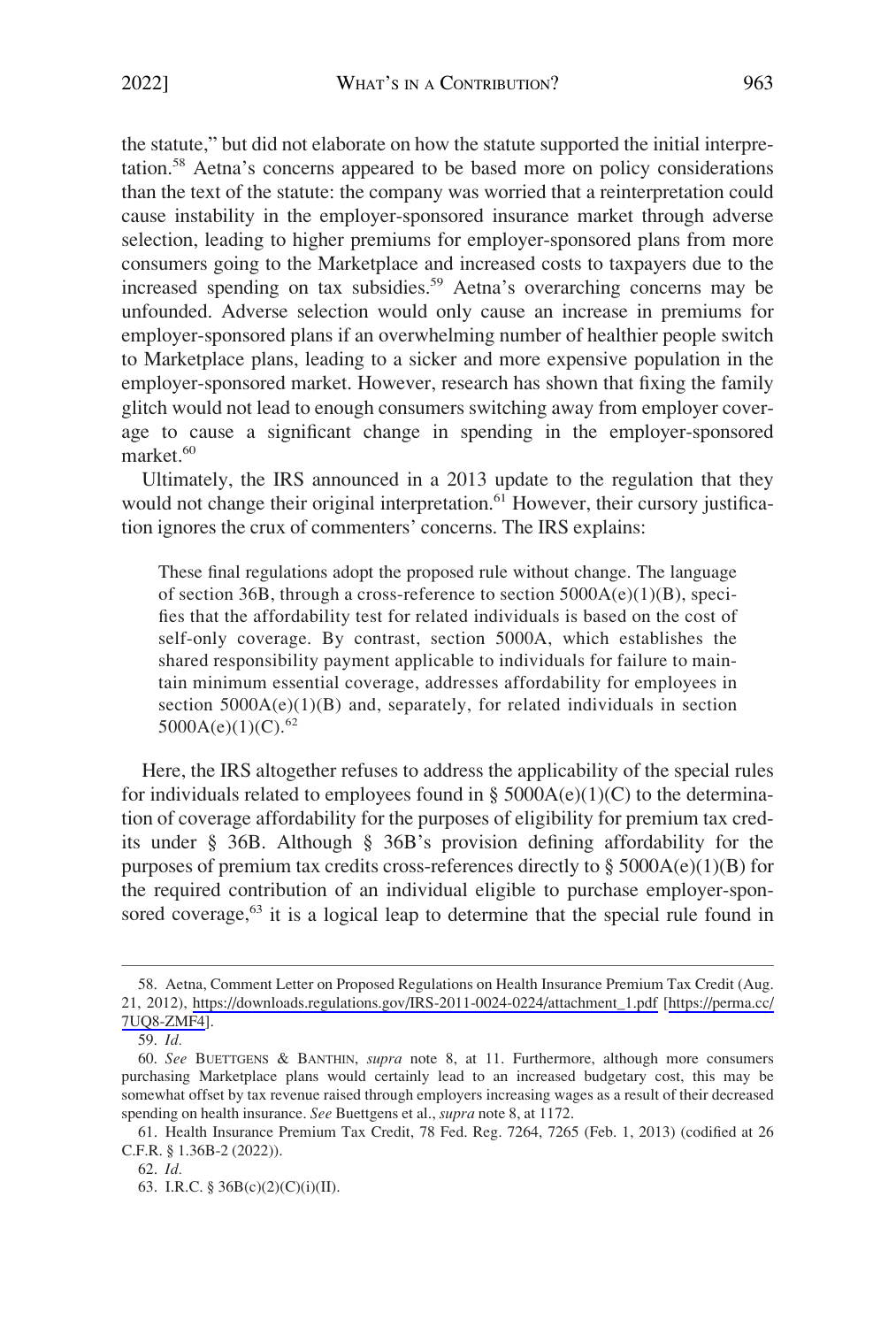<span id="page-11-0"></span> $§$  5000A(e)(1)(C) is meant to be ignored entirely for the purposes of eligibility for tax credits. In subsequent regulatory updates, the IRS has left its interpretation unchanged.<sup>64</sup>

The IRS's tacit implication that for Congress to get the rational meaning across, it would have needed to say in § 36B that §  $5000A(e)(1)(B)$  should be followed *as modified by*  $\frac{6}{5}$  5000A(e)(1)(C) is absurd. Section 5000A(e)(1)(B) cannot be divorced from the rest of the statute, and every modification of every code section cannot be cited in every cross-reference to the overall provision. That is not what textualism requires and it is not a rational interpretation of the statute.

## B. THE LEGISLATIVE INTENT APPROACH

Analysis of legislative intent as a theory of statutory interpretation is based on a more disparate array of theories. Legislative intent theory can be divided between Congress's specific intent—its stated intention on how to address a particular problem—and an imaginative reconstruction—what Congress would have decided on an issue that it did not consider, if it had considered it.<sup>65</sup> The analysis, then, must always start by asking: did Congress consider this issue? If so, what was its stated intent on how to resolve the issue? If not, what does its stated intent on similar issues indicate about the conclusion they would have come to on this issue, had they considered it?

An early Senate Finance Committee report detailing the provisions of the bill that would eventually become the ACA included this passage: "Unaffordable is defined as coverage with a premium required to be paid by the employee that is ten percent or more of the employee's income, based on the type of coverage applicable (e.g., individual or family coverage)."66 This passage unambiguously demonstrates that the drafters intended the affordability standard for employersponsored coverage for the purposes of getting around the firewall to receive premium tax credits on the Marketplace should be determined by the actual premium contribution of the employee, whether it be for self-only coverage or family coverage. But ending the analysis here is not fair to the IRS's interpretation. After all, this report was from October 2009, and the final statutory language did not pass the Senate until two months later in December.<sup>67</sup>

However, there is no evidence that Congress's intent changed—and plenty of evidence that Congress intended the final statute to be read the same way. The IRS argues that the statute defines affordability for the purposes of the individual mandate penalty based on separate standards for employees and for related individuals, but the affordability standard for premium tax credits should be based exclusively on the cost of self-only coverage.<sup>68</sup> Because much of the ACA is a

<sup>64.</sup> *See* 26 C.F.R. § 1.36B–2(c)(3)(v) (2022).

<sup>65.</sup> *See* ESKRIDGE ET AL., *supra* note 32, at 222.

<sup>66.</sup> S. REP. NO. 111-89, at 39 (2009).

<sup>67.</sup> Norm Ornstein, *The Real Story of Obamacare's Birth*, ATLANTIC (July 6, 2015), https://www. [theatlantic.com/politics/archive/2015/07/the-real-story-of-obamacares-birth/397742/](https://www.theatlantic.com/politics/archive/2015/07/the-real-story-of-obamacares-birth/397742/).

<sup>68.</sup> Health Insurance Premium Tax Credit, 78 Fed. Reg. 7264, 7265 (Feb. 1, 2013) (codified at 26 C.F.R. § 1.36B-2 (2022)).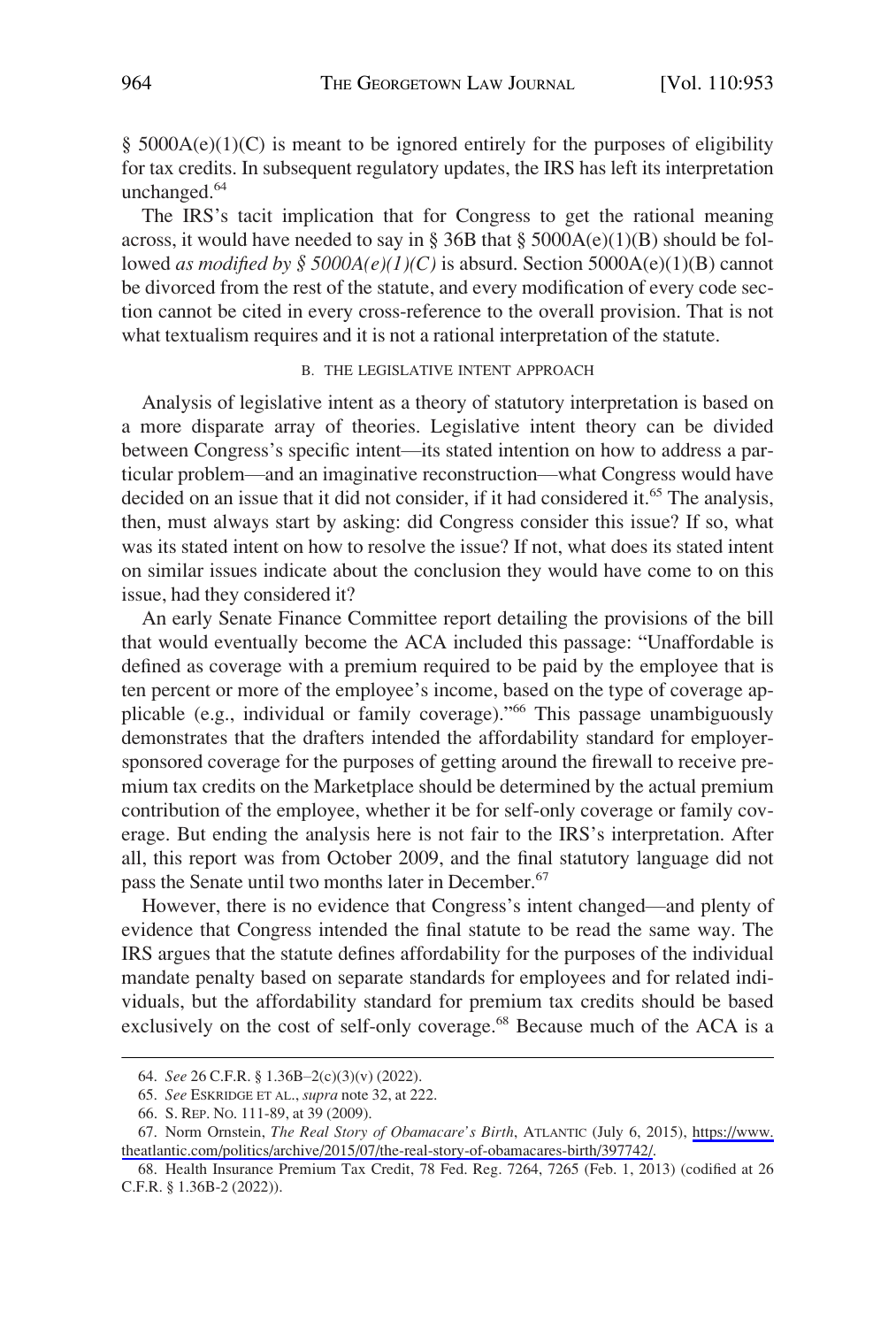product of compromise—either as an attempt to court Republicans or as a means to maintain the support of conservative Democrats—such a nuanced treatment of affordability would seemingly have some legislative history to explain such an unintuitive result, but no such history is apparent.

The Joint Committee on Taxation (JCT), a nonpartisan committee led by the Chair of the Senate Finance Committee and the House Ways & Means Committee, released its explanation of the revenue provisions of the ACA's budget reconciliation amendments on March 21, 2010, two days before the ACA was signed into law and nine days before reconciliation amendments were signed into law.69 In that report, the JCT used the same language from the initial Senate Finance Committee report, explicitly defining the premium contribution as either the cost of individual or family coverage where appropriate, with the only change being that the 10% affordability requirement had been adjusted to 9.5%.<sup>70</sup> In May 2010, months after the passage of the ACA, the JCT released a technical update to the March report updating the original language to replace the initial definition of "the type of coverage applicable (e.g., individual or family coverage)" with the phrase "self-only coverage."71 Journalists suggested that this after-the-fact correction was put forward to minimize the budget impact of the ACA in the final Congressional Budget Office (CBO) score.<sup>72</sup> However, neither the JCT nor the CBO has the authority to make substantive law. An attempt to create budgetary savings through an ex post facto interpretation of a statute that has already been signed into law does not change the meaning of the law itself.

Despite the after-the-fact change in budgetary approach, there is no indication of a last-minute change in the statute to justify it. After the IRS-proposed rule in August 2011 determined that affordability for the purposes of premium tax credits should be interpreted only based on the contribution for self-only coverage, even for the determination of family coverage, Congress took notice. Representative Sander Levin, ranking member of the House Ways & Means Committee, and Representative Henry Waxman, ranking member of the Energy & Commerce Committee, both of whom chaired their respective committees at the time the ACA was signed into law, wrote a letter to the Department of the Treasury in December 2011 clarifying that it is "unlikely that Congress intended affordability to be determined one way" for the individual mandate and another

<sup>69.</sup> JOINT COMM. ON TAX'N, JCX-18-10, TECHNICAL EXPLANATION OF THE REVENUE PROVISIONS OF THE "RECONCILIATION ACT OF 2010," AS AMENDED, IN COMBINATION WITH THE "PATIENT PROTECTION AND AFFORDABLE CARE ACT" 1 (2010); *Patient Protection and Affordable Care Act*, HEALTHCARE.GOV, <https://www.healthcare.gov/glossary/patient-protection-and-affordable-care-act/>[[https://perma.cc/](https://perma.cc/786S-9V57) [786S-9V57\]](https://perma.cc/786S-9V57) (last visited Feb. 17, 2022).

<sup>70.</sup> JOINT COMM. ON TAX'N, *supra* note 69, at 15.

<sup>71.</sup> JOINT COMM. ON TAX'N, JCX-27-10, ERRATA FOR JCX-18-10, at 1 (2010).

*See* Pecquet, *supra* note 10; Avik Roy, *Obamacare Bombshell: 4 Million People Who Thought*  72. *They Were Gaining Coverage, Won't*, FORBES (Aug. 10, 2011, 4:45 PM), [https://www.forbes.com/sites/](https://www.forbes.com/sites/theapothecary/2011/08/10/obamacare-bombshell-did-the-government-underestimate-the-costs-of-ppacas-exchanges-by-hundreds-of-billions/?sh=5d9c66d923b1)  [theapothecary/2011/08/10/obamacare-bombshell-did-the-government-underestimate-the-costs-of-ppacas](https://www.forbes.com/sites/theapothecary/2011/08/10/obamacare-bombshell-did-the-government-underestimate-the-costs-of-ppacas-exchanges-by-hundreds-of-billions/?sh=5d9c66d923b1)[exchanges-by-hundreds-of-billions/?sh=5d9c66d923b1](https://www.forbes.com/sites/theapothecary/2011/08/10/obamacare-bombshell-did-the-government-underestimate-the-costs-of-ppacas-exchanges-by-hundreds-of-billions/?sh=5d9c66d923b1) [<https://perma.cc/3ET6-NWSC>].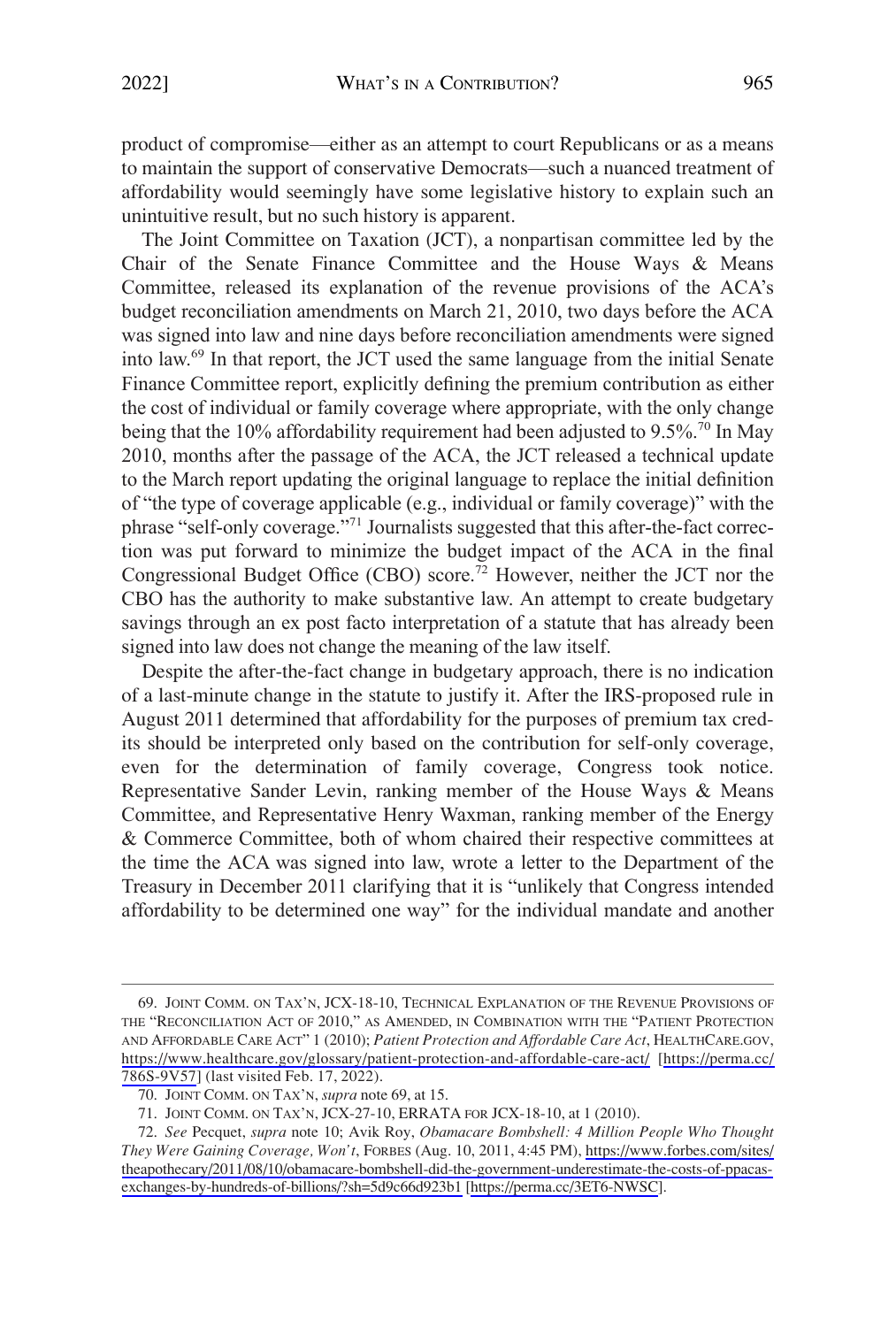way for premium subsidies.<sup>73</sup> They added that the "notion that Congress wrote the law in a manner that would exclude many families from access to more affordable coverage  $\dots$  is simply incongruent."<sup>74</sup> If the congressional leaders who passed the law did not intend such an unintuitive interpretation, it is difficult to justify an assertion that the overall intent of Congress was to adopt such an unintuitive interpretation.

Furthermore, although it is hypothetically possible that the committee leaders could have approved the law based on different assumptions about the law's meaning than ordinary rank-and-file members, there is evidence that many members of Congress outside of committee leadership positions also reject the IRS's interpretation. The Family Coverage Act was introduced in June 2014 to fix the family glitch.75 Although it proposed to do so by amending § 36B of the statute, it also included a "Sense of Congress" provision stating that the Department of Health and Human Services and the Department of the Treasury already "have the administrative authority necessary to apply the affordability provision in section 36B of the Internal Revenue Code of 1986 in such a manner as to expand access to affordable health insurance coverage for working families without further legislation."76 Seventeen of the Senate bill's cosponsors and fifteen of the House bill's cosponsors voted in favor of the ACA when Congress initially passed it.<sup>77</sup> Because dozens of rank-and-file members have signed on to legislation affirmatively stating that § 36B *already gives* authority to the relevant agencies to interpret the statute to allow for consumers to get around the premium tax credit firewall based on the affordability of the contribution for family coverage, they have demonstrated an unambiguous intent regarding what they thought the consequences would be of the statute they were enacting.

With the legislative history, the statements of committee leaders, and the actions of a broad array of voting members all demonstrating a consensus that the affordability of the premium contribution for family coverage should be the standard for determining eligibility for premium tax credits for the people receiving an offer of such coverage, there is scant justification to call into question the legislative intent of the ACA on this issue.

<sup>73.</sup> Julie Appleby, Advocates Fear Tax-Credit Rule Will Exclude Some from Health-Care Benefit, WASH. POST (Apr. 15, 2012), [https://www.washingtonpost.com/politics/advocates-fear-tax-credit-rule](https://www.washingtonpost.com/politics/advocates-fear-tax-credit-rule-will-exclude-some-from-health-care-benefit/2012/04/15/gIQAJuW6JT_story.html)[will-exclude-some-from-health-care-benefit/2012/04/15/gIQAJuW6JT\\_story.html.](https://www.washingtonpost.com/politics/advocates-fear-tax-credit-rule-will-exclude-some-from-health-care-benefit/2012/04/15/gIQAJuW6JT_story.html)

<sup>74.</sup> *Id.* 

<sup>75.</sup> Family Coverage Act, S. 2434, 113th Cong. § 3 (2014); Family Coverage Act, H.R. 4865, 113th Cong. § 3 (2014).

<sup>76.</sup> S. 2434 § 2; H.R. 4865 § 2.

*See* S. 2434 (listing the bill's cosponsors); H.R. 4865 (same); *Roll Call Vote 111th Congress* – *1st*  77. Session, U.S. SENATE, https://www.senate.gov/legislative/LIS/roll\_call\_lists/roll\_call\_vote\_cfm.cfm? congress=111[&session=1&vote=00396](https://www.senate.gov/legislative/LIS/roll_call_lists/roll_call_vote_cfm.cfm?congress=111&session=1&vote=00396) [\[https://perma.cc/583S-3D4Q](https://perma.cc/583S-3D4Q)] (last visited Feb. 18, 2022) (reflecting Senators who voted for and against the bill); *Roll Call 165* j *Bill Number: H.R. 3590*, U.S. HOUSE OF REPRESENTATIVES, <https://clerk.house.gov/Votes/2010165> [<https://perma.cc/C337-5AXC>] (last visited Feb. 18, 2022) (reflecting Rcepresentatives who voted for and against the final version of the bill).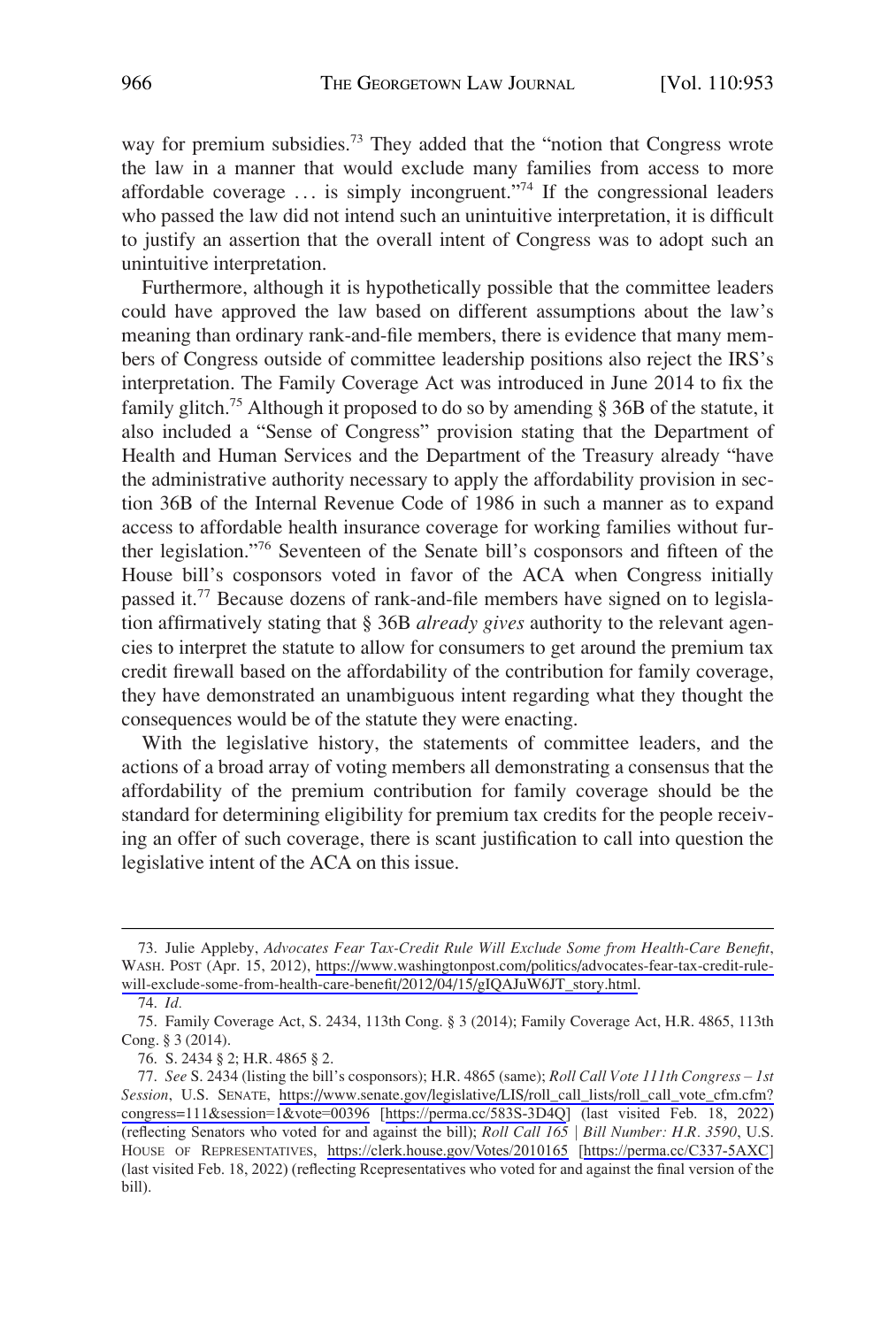### C. THE PURPOSIVIST APPROACH

<span id="page-14-0"></span>Purposivism is a theory based not on Congress's specific or reconstructed intent but on its general intent or purpose in enacting the statute.78 Although purposivism may seem like a nontraditional theory that could even risk allowing interpretation to diverge too far from the text, purposivism was "a conceptual hallmark of the New Deal" and was "reflected in Anglo-American jurisprudence going back to the sixteenth century."79 Unlike the previously-discussed theories of interpretation, "[p]urposivism sets the originalist inquiry at a higher level of generality. It asks, 'What was the statute's goal?' rather than 'What did the drafters specifically intend?"<sup>80</sup> This method of analysis is particularly helpful in interpreting statutes where the overall purpose of the law is clear, but some uncertainty exists within the text of specific provisions of the statute, particularly when facing unforeseen circumstances.<sup>81</sup>

Although the ACA may be controversial in many ways, there is not much controversy over what the general goal of the statute is: to increase access to affordable health insurance.<sup>82</sup> After the IRS released its proposed rule interpreting the ACA's standards for qualifying for premium tax credits, the Government Accountability Office (GAO) released a report finding that "under the proposed standard, an offer of affordable employer-sponsored health insurance to one family member could impede other family members' access to affordable insurance —an outcome which would not further the broader goals of [the ACA].<sup>783</sup> Not only did the GAO express concern that the IRS's interpretation could make coverage unaffordable for some families, it also recommended that the IRS "consider the impact of the proposed standard . . . on children and other family members who are eligible to enroll, and whether it would be consistent with the goals of [the ACA] to adopt an alternative approach that would consider the cost of insuring eligible family members . . . ."84 The GAO is a nonpartisan institution tasked with providing Congress and federal agencies with information to help save taxpayer dollars.<sup>85</sup> Its recommendation that the IRS reconsider the proposed rule in favor of adopting an interpretation that allows for broader access to the ACA's premium tax credit for families goes against its traditional role of trying to find additional cost savings. Prioritizing the coverage goals in such a way that was

83. U.S. GOV'T ACCOUNTABILITY OFF., *supra* note 82, at 27.

<sup>78.</sup> *See* ESKRIDGE ET AL., *supra* note 32, at 228.

<sup>79.</sup> *Id.* at 229.

<sup>80.</sup> *Id.* 

<sup>81.</sup> *See id.* 

*See* U.S. GOV'T ACCOUNTABILITY OFF., GAO-12-648, CHILDREN'S HEALTH INSURANCE: 82. OPPORTUNITIES EXIST FOR IMPROVED ACCESS TO AFFORDABLE INSURANCE 1 (2012); *see also* Joseph R. Antos & James C. Capretta, *The ACA: Trillions? Yes. A Revolution? No.*, HEALTH AFFS. (Apr. 10, 2020), <https://www.healthaffairs.org/do/10.1377/hblog20200406.93812/full/>[<https://perma.cc/HX5G-5R7L>] (finding the "primary focus of the ACA was to increase the number of Americans with health insurance coverage" despite concluding that the ACA fell short in that effort).

<sup>84.</sup> *Id.* 

<sup>85.</sup> About, U.S. GOV'T ACCOUNTABILITY OFF., <https://www.gao.gov/about/>[https://perma.cc/C223-[2JAA\]](https://perma.cc/C223-2JAA) (last visited Feb. 18, 2022).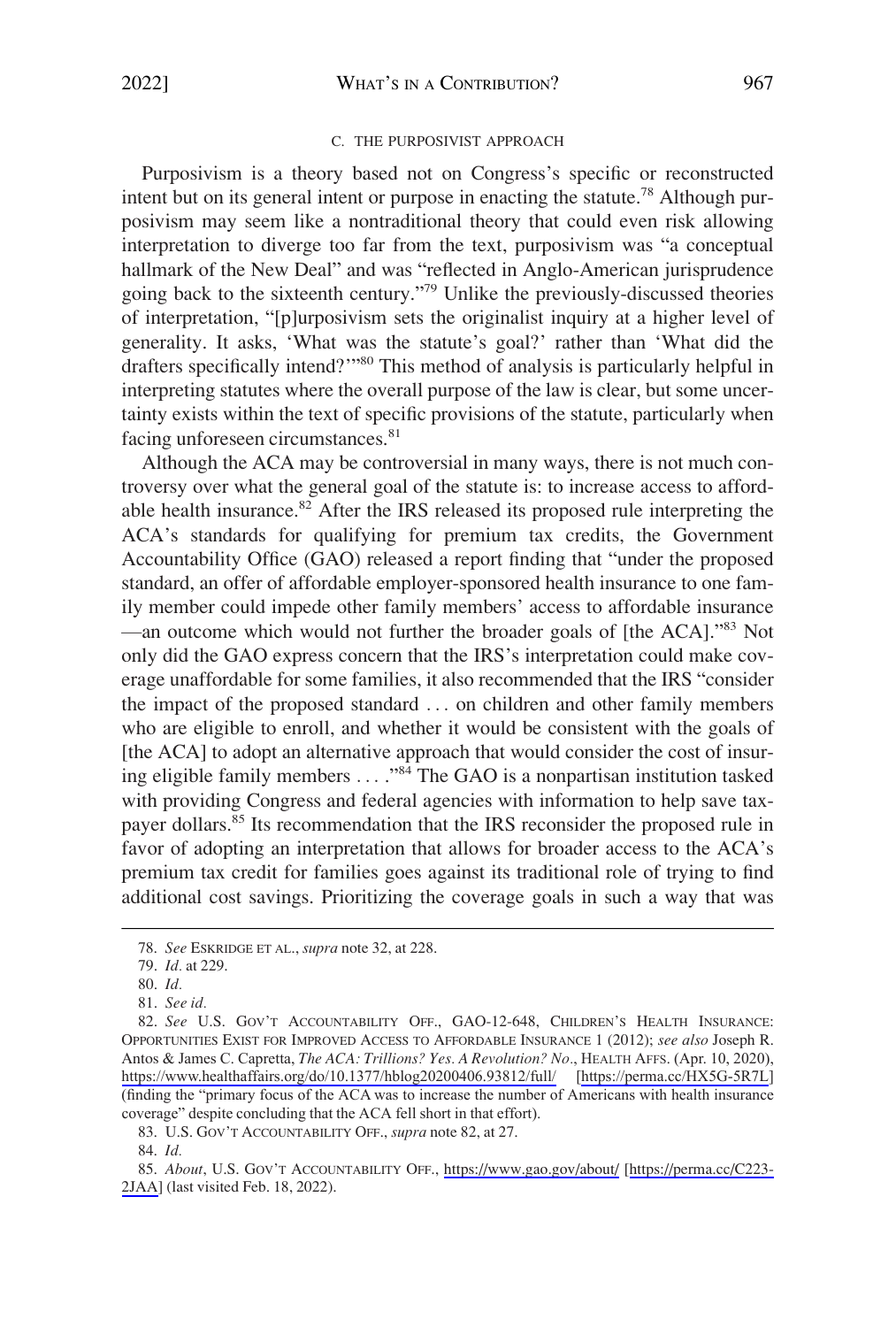<span id="page-15-0"></span>estimated at the time to cost as much as an additional \$48 billion in federal subsidies demonstrates how vital the purpose of the ACA is to the interpretation of its provisions, even for agencies that are not normally swayed by such arguments.<sup>86</sup>

Although generally acknowledged as a textualist decision, *King v. Burwell*  demonstrates that purposivism is critical to interpreting the ACA. The Court held:

Congress passed the Affordable Care Act to improve health insurance markets, not to destroy them. If at all possible, we must interpret the Act in a way that is consistent with the former, and avoids the latter. Section 36B can fairly be read consistent with what we see as Congress's plan, and that is the reading we adopt.<sup>87</sup>

The question in *King* centered around whether the federal government had the authority to provide health insurance subsidies through the federal Marketplace.<sup>88</sup> Although the *King* Court admitted that the petitioners had a strong argument regarding the plain meaning of § 36B, the Court stated that "the context and structure of the Act compel us to depart from what would otherwise be the most natural reading of the pertinent statutory phrase."89

The same logic can be applied to the family glitch. The IRS argues that the affordability requirement for individuals related to employees in  $\S$  5000A(e)(1) (C) is not relevant to the determination of eligibility for premium tax credits in § 36B, because § 36B only directly cross-references §  $5000A(e)(1)(B)$ .<sup>90</sup> However, it is unlikely that Congress would have restricted subsidies from so many low-income families without directly stating its intention to depart from its overall plan to maximize access to affordable coverage.

Ultimately, interpretation of the statute does not hinge on one's chosen method of statutory interpretation. As evidenced by the public's interpretation of the plain meaning, the intent of the members of Congress who passed the legislation, and the general purpose of the law, the family glitch is an error in the regulatory code, not an error in the statute.

## III. WHAT CAN BE DONE TO FIX THE FAMILY GLITCH?

To the families left without affordable coverage, the knowledge that it was the IRS, not Congress, who left them out to dry provides little comfort unless something can be done to fix the problem. However, options do exist to address the

*See* Sarah Kliff, *Health Reform's \$50 Billion Question: What's 'Affordable'?*, WASH. POST (Aug. 86. 16, 2011), [https://www.washingtonpost.com/blogs/ezra-klein/post/health-reforms-50-billion-question](https://www.washingtonpost.com/blogs/ezra-klein/post/health-reforms-50-billion-question-whats-affordable/2011/08/02/gIQAJijEJJ_blog.html)[whats-affordable/2011/08/02/gIQAJijEJJ\\_blog.html.](https://www.washingtonpost.com/blogs/ezra-klein/post/health-reforms-50-billion-question-whats-affordable/2011/08/02/gIQAJijEJJ_blog.html)

<sup>87. 576</sup> U.S. 473, 498 (2015); *see also* Michael C. Mikulic, Case Comment, *The Emergence of Contextually Constrained Purposivism*, 91 NOTRE DAME L. REV. ONLINE 128, 128 (2016) (finding that *King v. Burwell* reaffirms the relevancy of purposivism).

<sup>88.</sup> *See* 576 U.S. at 479.

<sup>89.</sup> *Id.* at 497.

<sup>90.</sup> Health Insurance Premium Tax Credit, 78 Fed. Reg. 7264, 7265 (Feb. 1, 2013) (codified at 26 C.F.R. § 1.36B-2 (2022)).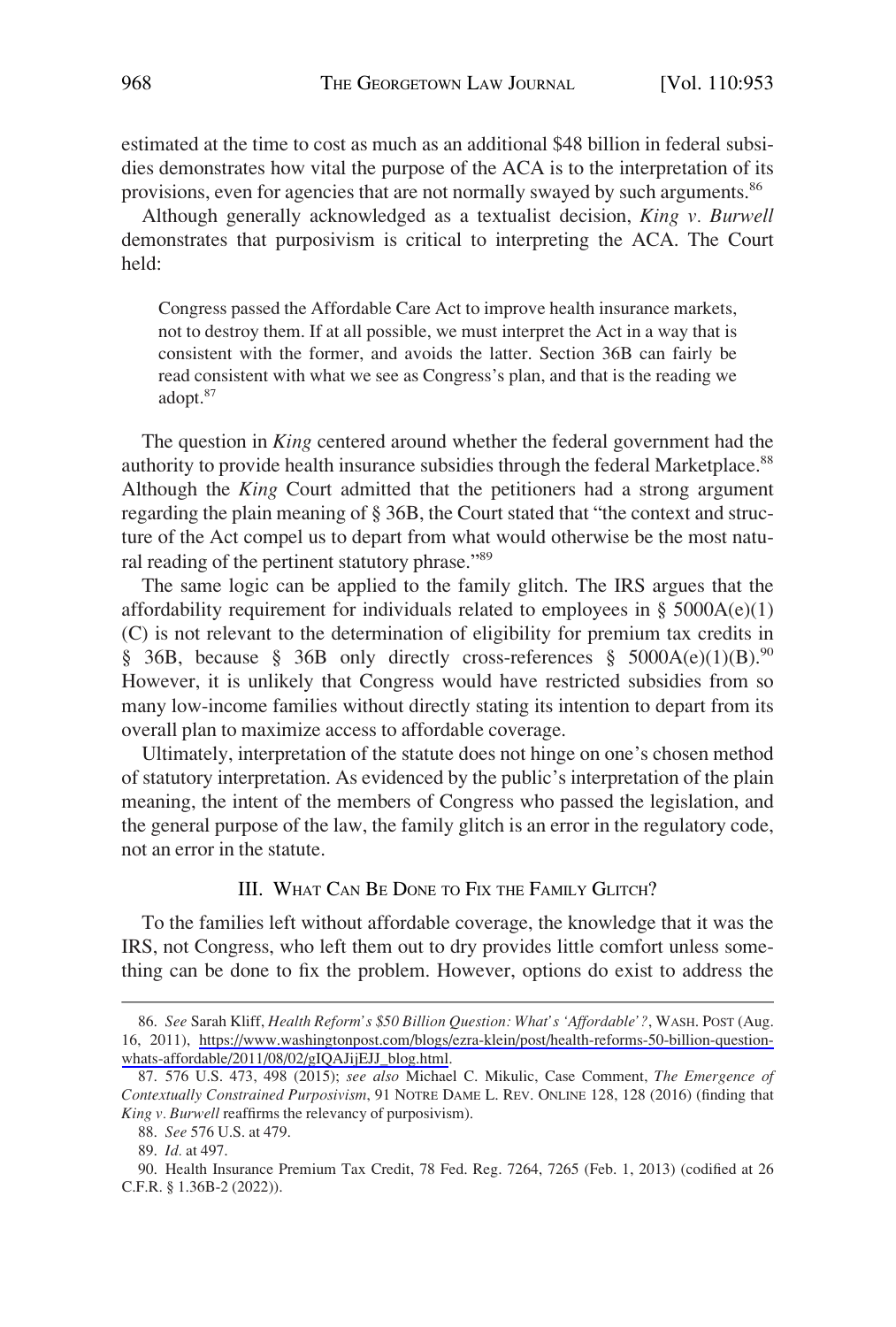<span id="page-16-0"></span>family glitch through regulatory action, congressional legislative reform, or individual state action.

## A. THE IRS COULD USE ITS STATUTORY AUTHORITY TO PROMULGATE A REVISED RULE

The easiest and most straightforward approach to fixing the family glitch would be for the IRS to put forward a new rule, reinterpreting the firewall provision in § 36B to allow for consumers who receive an offer of employer-sponsored family coverage to determine the affordability of that coverage based on the premium contribution for family coverage, rather than self-only coverage. The IRS could do this by changing just one word in the regulation. In its current form, the regulation says, "an eligible employer-sponsored plan is affordable for a related individual if the portion of the annual premium the employee must pay for selfonly coverage does not exceed the required contribution percentage ... ."<sup>91</sup> Simply replacing "self-only" with the word "family," would eliminate the family glitch without disrupting the firewall for the individual employee.

Nevertheless, this change could not be made overnight. Once an agency promulgates a rule, it needs to go back through the entire notice-and-comment rulemaking process to change it.<sup>92</sup> However, in the context of the family glitch, there is no reason to believe that this would be a difficult process because of both the simple nature of the change and the overwhelming number of public comments already on file in support of such a change in interpretation.<sup>93</sup> Although the IRS has not expressed any eagerness to budge from its current interpretation, such a regulatory fix would be the simplest method of providing access to premium tax credits for the families who are barred from receiving them by the current interpretation.94 Furthermore, President Joe Biden signed an executive order in his first weeks in office that encourages agencies to reexamine policies that reduce the "affordability of coverage or financial assistance for coverage, including for dependents," which has been seen as a subtle effort to encourage the IRS to fix the family glitch.<sup>95</sup>

## B. CONGRESS COULD PASS LEGISLATION TO CLARIFY THE STATUTE

Even if the IRS refuses to act, Congress could amend the statute to reject the IRS interpretation and explicitly permit families to receive premium tax credits if an offer of family coverage is unaffordable based on the premium contribution for that family coverage. In 2020, the House of Representatives passed the Patient Protection and Affordable Care Enhancement Act, to make improvements

<sup>91. 26</sup> C.F.R. § 1.36B–2(c)(3)(v)(A)(2) (2022).

<sup>92.</sup> Section 4 of the Administrative Procedure Act provides the procedure agencies must follow when promulgating a rule through notice and comment rulemaking. *See* 5 U.S.C. § 553; *see also* Motor Vehicle Mfrs. Ass'n of the U.S. v. State Farm Mut. Auto. Ins. Co., 463 U.S. 29, 34 (1983) (noting an agency's failure to follow statutorily required rulemaking procedure under § 553).

<sup>93.</sup> *See, e.g.*, AFL-CIO, *supra* note 41, at 4.

<sup>94.</sup> For discussion of congressional and state action, see *infra* Sections III.B–C.

<sup>95.</sup> *See* Exec. Order No. 14,009, 86 Fed. Reg. 7793, 7794 (Feb. 2, 2021); *see also* Keith, *supra* note 11 (discussing the order).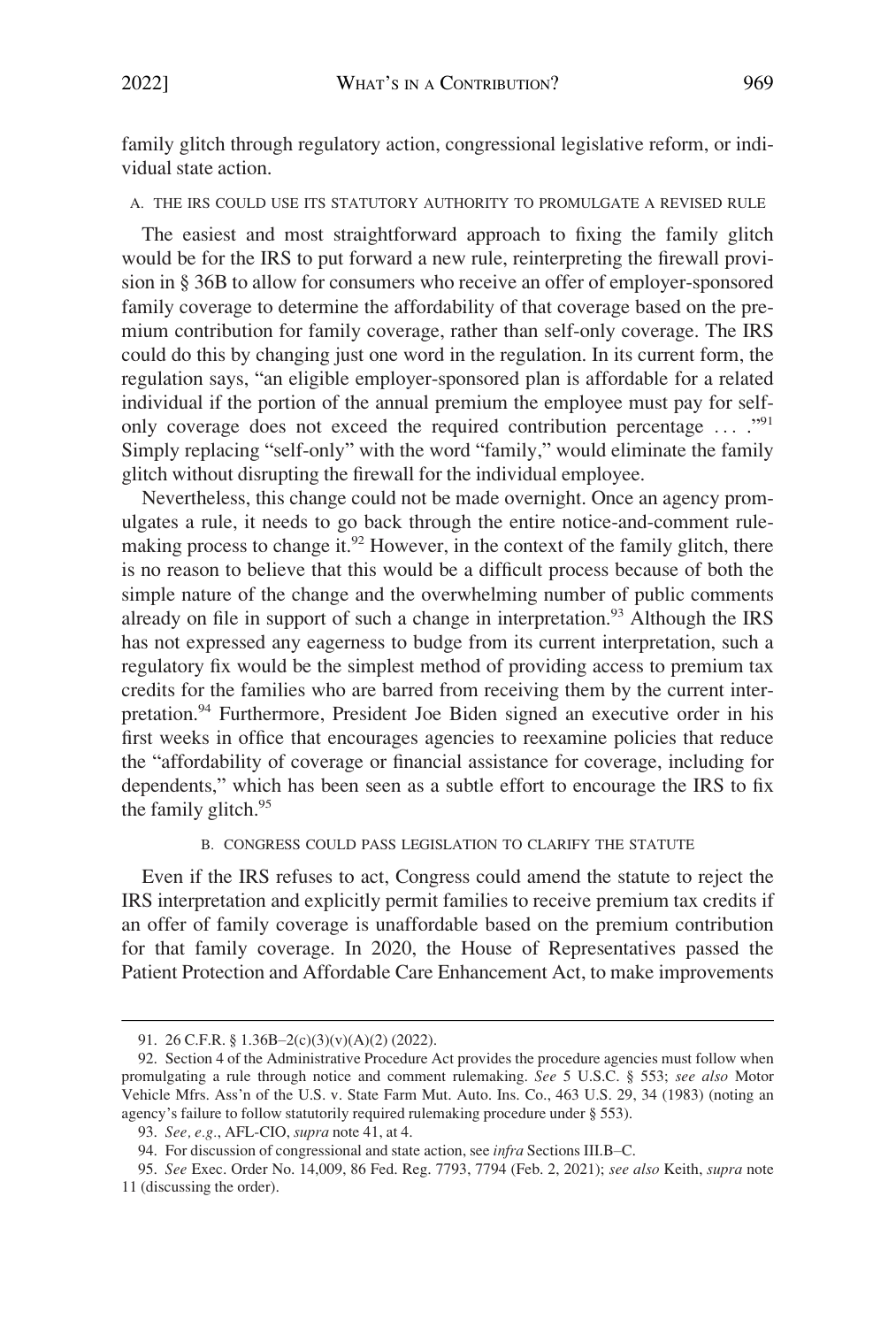<span id="page-17-0"></span>to the ACA, including eliminating the family glitch.<sup>96</sup> Although the Senate did not take up the Affordable Care Enhancement Act, Senator Sherrod Brown did introduce a standalone bill to fix the family glitch in 2019 with twenty cosponsors.<sup>97</sup> President Biden would be all but certain to sign such a bill into law, given the opportunity, as the healthcare plan he released during his campaign for President proposed going a step further and eliminating the firewall altogether, so an offer of employer-sponsored insurance would have no bearing on one's eligibility for premium tax credits on the Marketplace.<sup>98</sup>

The legislative option, though decisive, has obvious political limitations. With Democrats holding a narrow majority in the House and a razor-thin majority in the Senate, they would still need to either corral sixty votes to overcome the Senate filibuster or use the budget reconciliation process—which has complex and restrictive rules about the types of changes that can be made—to eliminate the family glitch.<sup>99</sup> Democrats did use the reconciliation process to improve access to ACA coverage through expanded subsidies in the American Rescue Plan Act of 2021, but each of those changes were temporary fixes and did not address the family glitch.<sup>100</sup> Furthermore, moderate Democrats may be reticent to pass such a change without offsetting its budget impact, which the Urban Institute estimated would cost the federal government \$2.6 billion per year.<sup>101</sup> Although there is little question that the appetite to fix the family glitch exists among Democrats, they will likely not have the votes to overcome Republican opposition.

#### C. STATES COULD ACT INDIVIDUALLY

The least comprehensive but most achievable option would be to eliminate the family glitch through state-based legislative efforts. The ACA's Section 1332 State Innovation Waivers allow states to apply for waivers to change ACA requirements and adopt a flexible approach to certain insurance rules.<sup>102</sup> Although 1332 waiver authority has guardrails, including a requirement that the

*See* Patient Protection and Affordable Care Enhancement Act, H.R. 1425, 116th Cong. § 103 96. (2020); *see also* Katie Keith, *House Democrats Introduce New Coverage Bill*, HEALTH AFFS. (June 24, 2020), <https://www.healthaffairs.org/do/10.1377/hblog20200624.197845/full/>[\[https://perma.cc/P6Z7-](https://perma.cc/P6Z7-C6E2)  [C6E2](https://perma.cc/P6Z7-C6E2)] (explaining the Patient Protection and Affordable Care Enhancement Act).

<sup>97.</sup> *See* Family Coverage Act, S. 1935, 116th Cong. (2019).

*See Health Care*, JOEBIDEN.COM, <https://joebiden.com/healthcare/>[<https://perma.cc/748Y-JXSJ>] 98.

<sup>(</sup>last visited Feb. 18, 2022).

*See* Katie Keith, *What Biden's Election Would Mean for the Affordable Care Act*, HEALTH AFFS. 99. (Nov. 5, 2020), <https://www.healthaffairs.org/do/10.1377/hblog20201105.33952/full/>[[https://perma.cc/](https://perma.cc/8W4M-F4XW)  [8W4M-F4XW\]](https://perma.cc/8W4M-F4XW).

*See, e.g.*, Katie Keith, *Final Coverage Provisions in the American Rescue Plan and What*  100. *Comes Next*, HEALTH AFFS. (Mar. 11, 2021), [https://www.healthaffairs.org/do/10.1377/hblog20210311.](https://www.healthaffairs.org/do/10.1377/hblog20210311.725837/full/)  [725837/full/](https://www.healthaffairs.org/do/10.1377/hblog20210311.725837/full/) [[https://perma.cc/KGX8-V53C\]](https://perma.cc/KGX8-V53C).

<sup>101.</sup> BUETTGENS & BANTHIN, *supra* note 8, at 12.

<sup>102.</sup> Patient Protection and Affordable Care Act, Pub. L. No. 111-148, § 1332, 124 Stat. 119, 203 (2010) (codified at 42 U.S.C. § 18052); *see also Tracking Section 1332 State Innovation Waivers*, KAISER FAM. FOUND. (Nov. 1, 2020), [https://www.kff.org/health-reform/fact-sheet/tracking-section-](https://www.kff.org/health-reform/fact-sheet/tracking-section-1332-state-innovation-waivers/)[1332-state-innovation-waivers/](https://www.kff.org/health-reform/fact-sheet/tracking-section-1332-state-innovation-waivers/) [\[https://perma.cc/9PWU-8BK9](https://perma.cc/9PWU-8BK9)] (explaining Section 1332 waivers).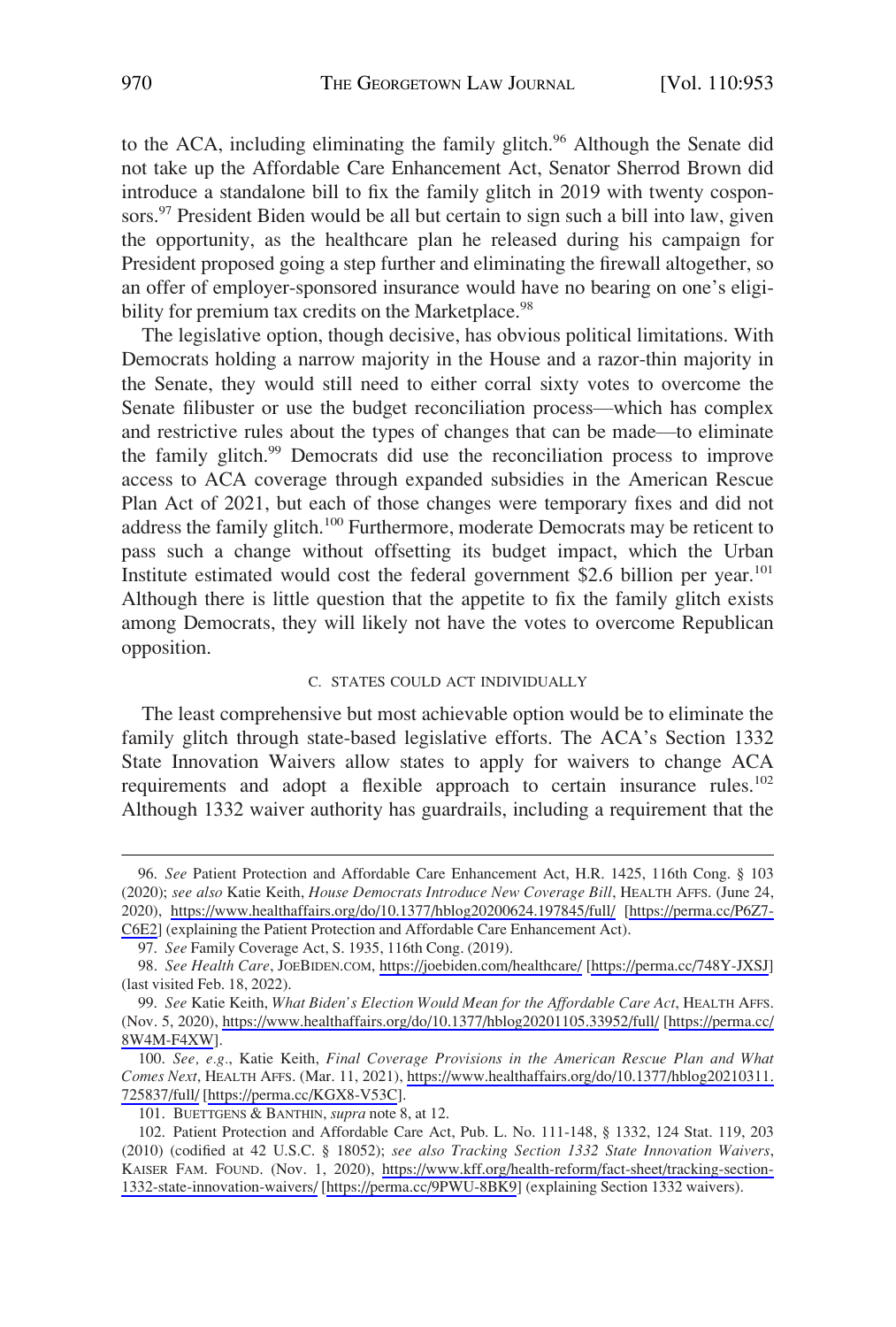<span id="page-18-0"></span>changes not increase the federal deficit, budget costs can be offset by savings elsewhere in the waiver.<sup>103</sup>

As of the time of this writing, no states have applied for a waiver to eliminate the family glitch, but the Minnesota Health Care Financing Task Force, convened by the Minnesota governor and legislature to provide advice on how to improve health care access and quality, included the elimination of the family glitch in its  $2016$  recommendations of changes to make through a potential 1332 waiver.<sup>104</sup> However, Minnesota did not ultimately include such a change in its waiver application the following year.<sup>105</sup> Additionally, Colorado used its 1332 waiver to create an affordability fund to provide enhanced financial support to consumers, including those who fall into the family glitch.<sup>106</sup> Minnesota and Colorado, although breaking new ground, are not totally alone: several other states are undertaking similar efforts.<sup>107</sup> Although states can make these changes without congressional approval, many states might struggle to find a way to offset the costs of the change without weakening access to care for other groups or digging a hole into already limited state budgets that do not have the power to maintain a deficit like the federal government. This means that—at best—innovation at the state level would lead to a patchwork approach where residents of some states would be subject to the family glitch while residents of other states would not.

Despite the existence of several options to eliminate the family glitch, they each have their limitations. Although the IRS has been reluctant to adopt a new interpretation of the rule, that remains the most pragmatic method of eliminating the family glitch nationwide. Perhaps as the Biden administration continues to establish its policy priorities—and gridlock in Congress continues—the IRS can be convinced to change its approach.

## IV. THE FUTURE OF THE ACA

Each of these questions would have become no more than a thought exercise if the Supreme Court had overturned the ACA in *California v. Texas*. 108 Although

<sup>103.</sup> *See* Cara M. Passaro, Note, *Using the State Innovation Waiver to Fill Obamacare's Coverage Gaps in Connecticut*, 16 CONN. PUB. INT. L.J. 299, 314–15 (2017); *Tracking Section 1332 State Innovation Waivers*, *supra* note 102.

<sup>104.</sup> See MANATT HEALTH, MINN. HEALTH CARE FIN. TASK FORCE, HEALTH CARE FINANCING TASK FORCE FINAL REPORT 3, 17–18 (2016), [https://mn.gov/dhs/assets/final-materials-final-report\\_01-28-](https://mn.gov/dhs/assets/final-materials-final-report_01-28-2016_tcm1053-165972.pdf)  [2016\\_tcm1053-165972.pdf](https://mn.gov/dhs/assets/final-materials-final-report_01-28-2016_tcm1053-165972.pdf) [[https://perma.cc/WTL8-GNLX\]](https://perma.cc/WTL8-GNLX).

<sup>105.</sup> MINN. DEP'T OF COM., MINNESOTA 1332 WAIVER APPLICATION 17 (2017), https://www.cms. [gov/CCIIO/Programs-and-Initiatives/State-Innovation-Waivers/Downloads/Minnesota-Section-1332-](https://www.cms.gov/CCIIO/Programs-and-Initiatives/State-Innovation-Waivers/Downloads/Minnesota-Section-1332-Waiver.pdf) [Waiver.pdf](https://www.cms.gov/CCIIO/Programs-and-Initiatives/State-Innovation-Waivers/Downloads/Minnesota-Section-1332-Waiver.pdf) [\[https://perma.cc/2SV7-APPT](https://perma.cc/2SV7-APPT)].

*See, e.g.*, Michael Goldberg, *Colorado Legislature Passes Bill to Create Colorado Health*  106. *Insurance Affordability Enterprise*, STATE REFORM (June 15, 2020), [https://stateofreform.com/featured/](https://stateofreform.com/featured/2020/06/colorado-legislature-passes-bill-to-create-colorado-health-insurance-affordability-enterprise/)  [2020/06/colorado-legislature-passes-bill-to-create-colorado-health-insurance-affordability-enterprise/](https://stateofreform.com/featured/2020/06/colorado-legislature-passes-bill-to-create-colorado-health-insurance-affordability-enterprise/)  [[https://perma.cc/TT8M-2BL2\]](https://perma.cc/TT8M-2BL2).

*See, e.g.*, Lily Bohlke, *Health-Care Affordability Bill Could Bring Insurance to Thousands of*  107. *Mainers*, PUB. NEWS SERV. (May 4, 2021), [https://www.publicnewsservice.org/2021-05-04/budget](https://www.publicnewsservice.org/2021-05-04/budget-policy-and-priorities/health-care-affordability-bill-could-bring-insurance-to-thousands-of-mainers/a74163-1)[policy-and-priorities/health-care-affordability-bill-could-bring-insurance-to-thousands-of-mainers/](https://www.publicnewsservice.org/2021-05-04/budget-policy-and-priorities/health-care-affordability-bill-could-bring-insurance-to-thousands-of-mainers/a74163-1)  [a74163-1](https://www.publicnewsservice.org/2021-05-04/budget-policy-and-priorities/health-care-affordability-bill-could-bring-insurance-to-thousands-of-mainers/a74163-1) [\[https://perma.cc/5L8J-WWEL](https://perma.cc/5L8J-WWEL)].

<sup>108. 141</sup> S. Ct. 2104 (2021).